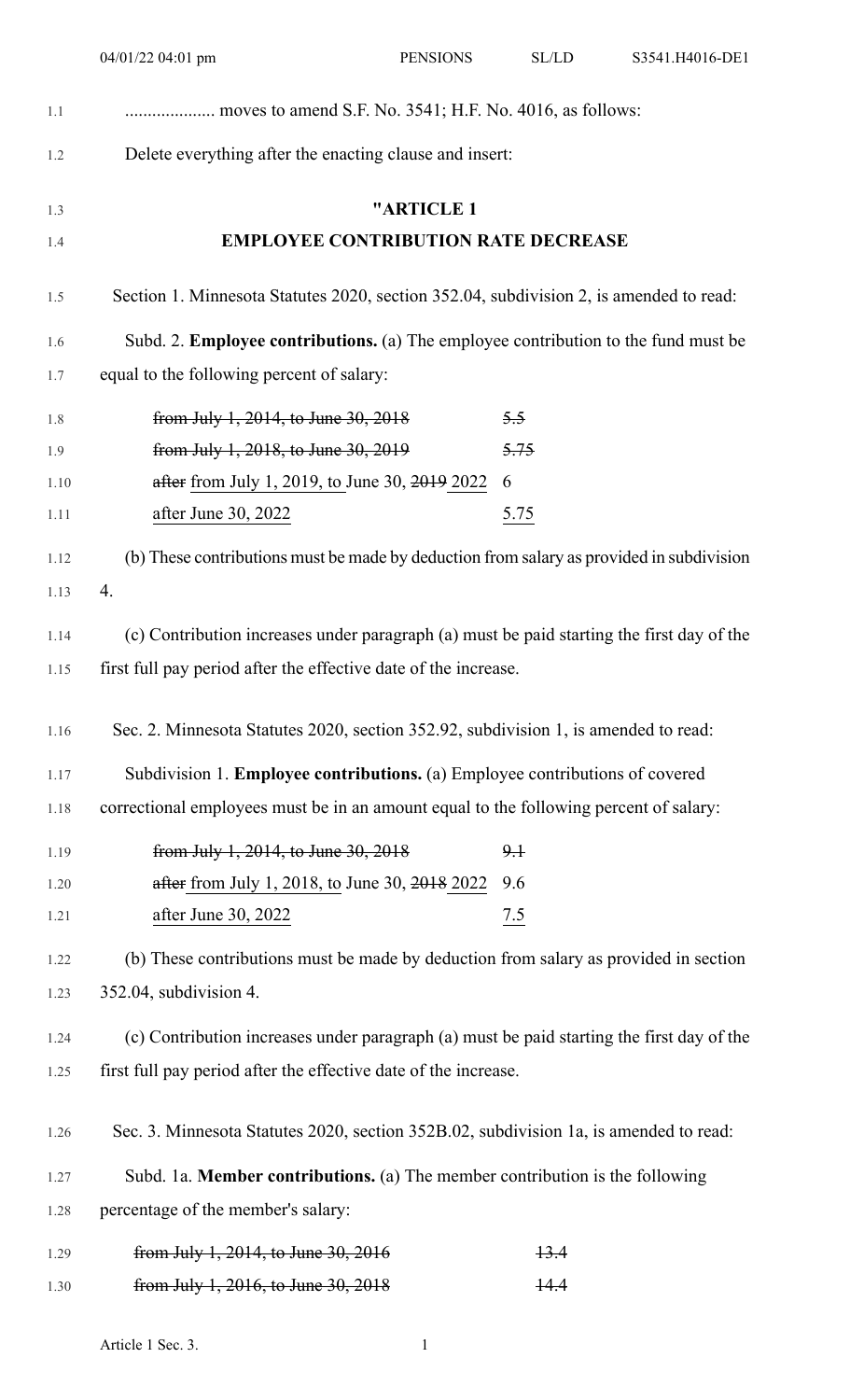2.4 (b) These contributions must be made by deduction from salary as provided in section 2.5 352.04, subdivision 4.

2.6 (c) Contribution increases under paragraph (a) must be paid starting the first day of the 2.7 first full pay period after the effective date of the increase.

2.8 Sec. 4. Minnesota Statutes 2020, section 353.63, is amended to read:

## 2.9 **353.63 POLICY.**

2.10 It is the recognized policy of the state that special consideration should be given to 2.11 employees of governmental subdivisions who devote their time and skills to protecting the 2.12 property and personal safety of others. Since this work is hazardous, special provisions are 2.13 hereby made for retirement pensions, disability benefits and survivors benefits based on the 2.14 particular dangers inherent in these occupations. The benefits provided in sections 353.63 2.15 to 353.68 are more costly than similar benefits for other public employees since they are 2.16 computed on the basis of a shorter working lifetime taking into account experience which 2.17 has been universally recognized. This extra cost should be borne by the employee and 2.18 employer alike at the in a ratio of no greater than 40 percent employee contributions and 2.19 no less than 60 percent employer contributions, as determined by the legislature.

## 2.20 **EFFECTIVE DATE.** This section is effective the day following final enactment.

2.21 Sec. 5. Minnesota Statutes 2020, section 353.65, subdivision 2, is amended to read:

2.22 Subd. 2. **Employee contribution.** (a) For members other than members who were active 2.23 members of the former Minneapolis Firefighters Relief Association on December 29, 2011, 2.24 or for members other than members who were active members of the former Minneapolis 2.25 Police Relief Association on December 29, 2011, the employee contribution is an amount 2.26 equal to the following percentage of the total salary of each member, as follows:

| 2.27         | before January 1, 2019                                        | 10.8 percent |
|--------------|---------------------------------------------------------------|--------------|
| 2.28         | from January 1, 2019, through December 31, 2019               | 11.3 percent |
| 2.29<br>2.30 | from January 1, 2020, and thereafter through June 30,<br>2022 | 11.8 percent |
| 2.31         | after June 30, 2022                                           | 9.4 percent  |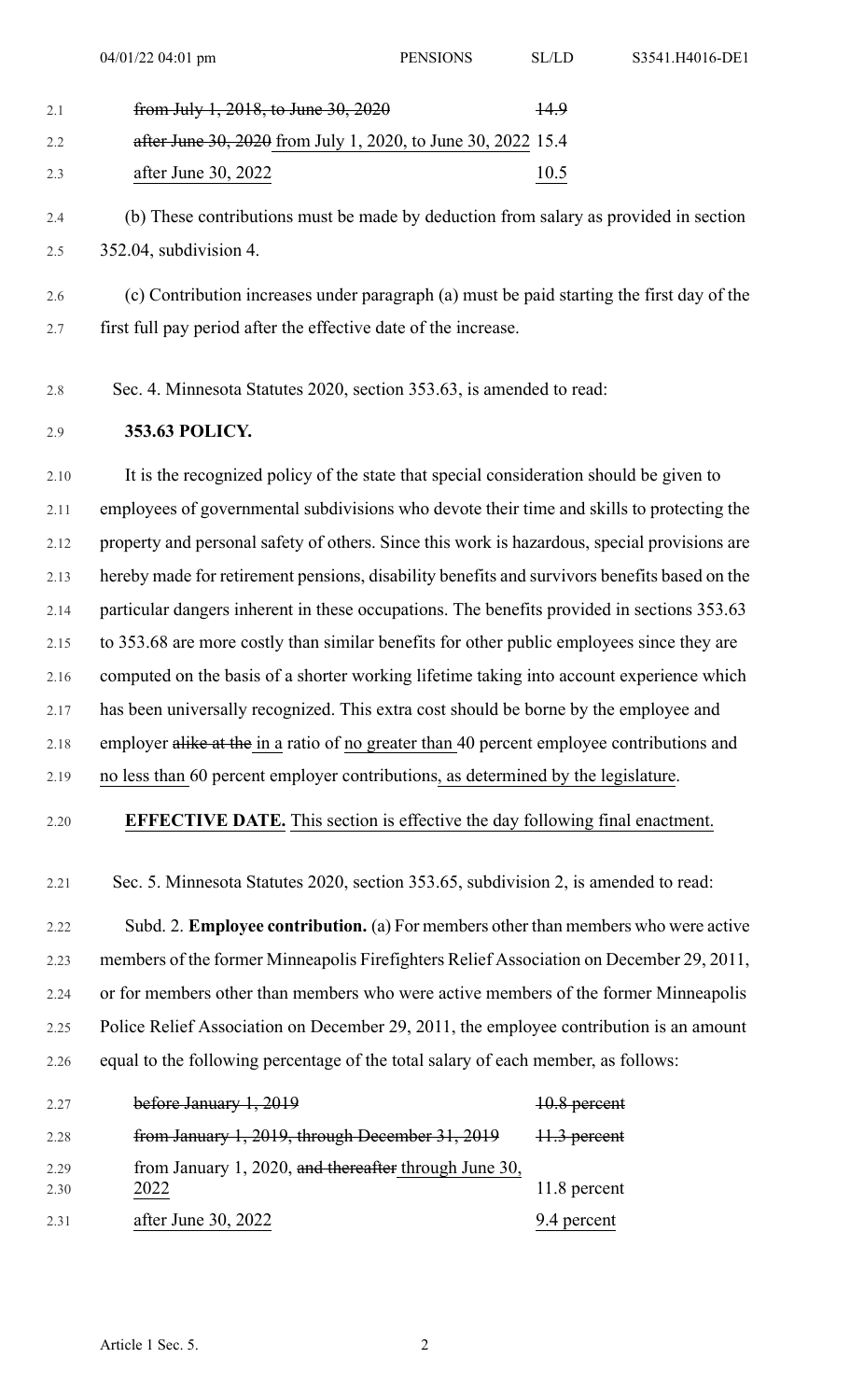3.1 (b) For members who were active members of the former Minneapolis Firefighters Relief 3.2 Association on December 29, 2011, the employee contribution is an amount equal to eight 3.3 percent of the monthly unit value under section 353.01, subdivision 10a, multiplied by 80 3.4 and expressed as a biweekly amount for each member. The employee contribution made 3.5 by a member with at least 25 years of service credit as an active member of the former 3.6 Minneapolis Firefighters Relief Association must be deposited in the postretirement health 3.7 care savings account established under section 352.98.

3.8 (c) For members who were active members of the former Minneapolis Police Relief 3.9 Association on December 29, 2011, the employee contribution is an amount equal to eight 3.10 percent of the monthly unit value under section 353.01, subdivision 10b, multiplied by 80 3.11 and expressed as a biweekly amount for each member. The employee contribution made 3.12 by a member with at least 25 years of service credit as an active member of the former 3.13 Minneapolis Police Relief Association must be deposited in the postretirement health care 3.14 savings account established under section 352.98.

3.15 (d) Contributions under this section must be made by deduction from salary in the manner 3.16 provided in subdivision 4. Where any portion of a member's salary is paid from other than 3.17 public funds, the member's employee contribution is based on the total salary received from 3.18 all sources.

3.19 Sec. 6. Minnesota Statutes 2020, section 354.42, subdivision 2, is amended to read:

3.20 Subd. 2. **Employee contribution.** (a) The employee contribution to the fund is the 3.21 following percentage of the member's salary:

| 3.22 | Period                                               | Basic Program       | <b>Coordinated Program</b> |
|------|------------------------------------------------------|---------------------|----------------------------|
| 3.23 | from July 1, 2014, through June 30, $\frac{2023}{ }$ |                     |                            |
| 3.24 | 2022                                                 | 11 percent          | 7.5 percent                |
| 3.25 | after June 30, 2023 2022                             | 11.25 10.75 percent | 7.75 7.25 percent          |

3.26 (b) When an employee contribution rate changes for a fiscal year, the new contribution 3.27 rate is effective for the entire salary paid for each employer unit with the first payroll cycle 3.28 reported.

3.29 (c) This contribution must be made by deduction from salary. Where any portion of a 3.30 member's salary is paid from other than public funds, the member's employee contribution 3.31 must be based on the entire salary received.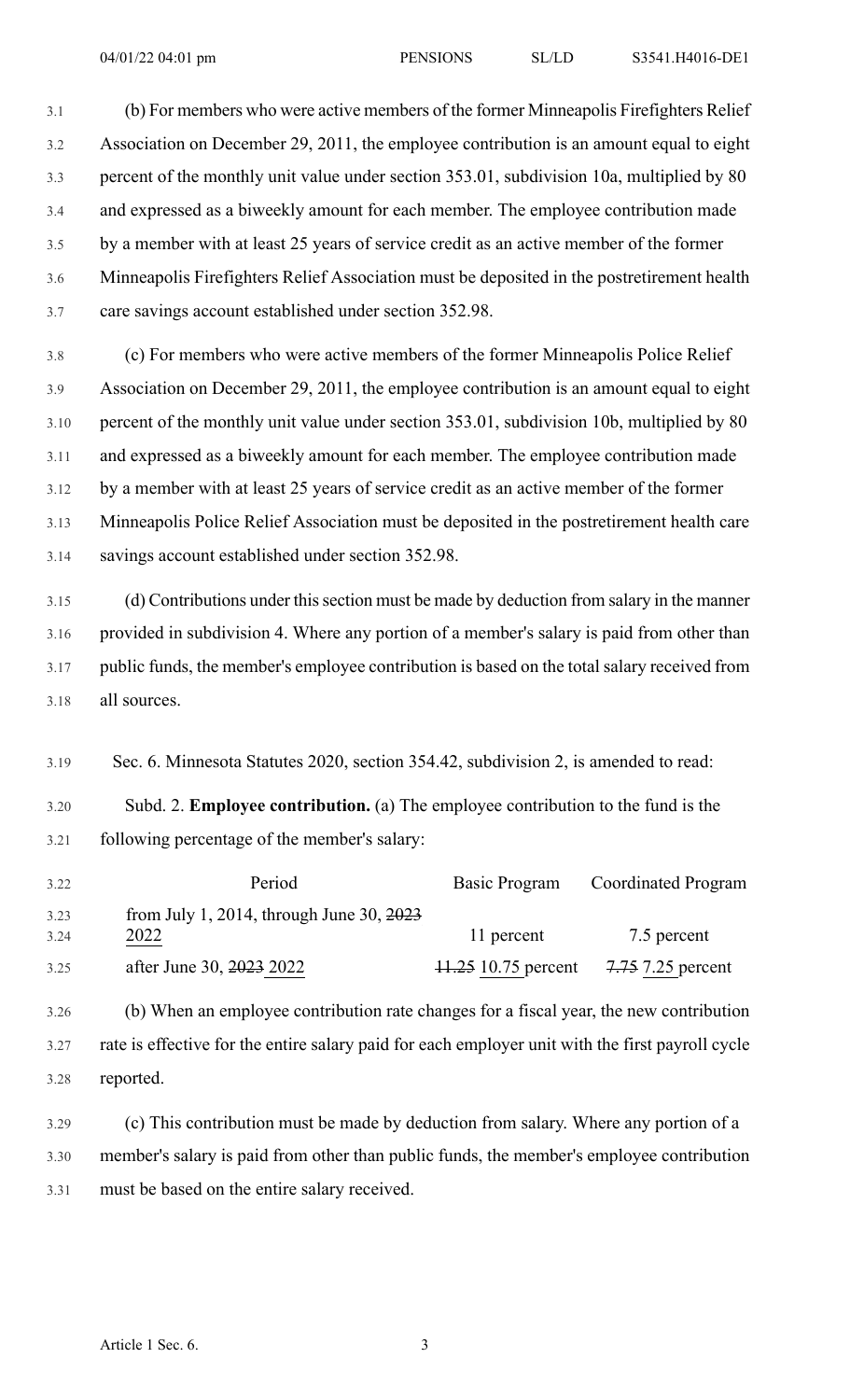| 4.1          | Sec. 7. Minnesota Statutes 2021 Supplement, section 354A.12, subdivision 1, is amended              |                            |  |
|--------------|-----------------------------------------------------------------------------------------------------|----------------------------|--|
| 4.2          | to read:                                                                                            |                            |  |
| 4.3          | Subdivision 1. Employee contributions. (a) The contribution required to be paid by                  |                            |  |
| 4.4          | each member of the St. Paul Teachers Retirement Fund Association is the percentage of               |                            |  |
| 4.5          | total salary specified below for the applicable association and program:                            |                            |  |
| 4.6          | Program                                                                                             | Percentage of Total Salary |  |
| 4.7          | <b>St. Paul Teachers Retirement Fund Association</b>                                                |                            |  |
| 4.8          | basic program after June 30, 2016                                                                   | $10$ percent               |  |
| 4.9          | basic program after June 30, 2023                                                                   | 10.25 percent              |  |
| 4.10<br>4.11 | coordinated program after June 30 July 1, 2016,<br>to June 30, 2022                                 | 7.5 percent                |  |
| 4.12         | coordinated program after June 30, 2023 2022                                                        | 7.75 7.25 percent          |  |
| 4.13         | (b) Contributions must be made by deduction from salary and must be remitted directly               |                            |  |
| 4.14         | to the St. Paul Teachers Retirement Fund Association at least once each month.                      |                            |  |
| 4.15         | (c) When an employee contribution rate changes for a fiscal year, the new contribution              |                            |  |
| 4.16         | rate is effective for the entire salary paid by the employer with the first payroll cycle reported. |                            |  |
|              |                                                                                                     |                            |  |
| 4.17         | Sec. 8. Minnesota Statutes 2020, section 354B.23, subdivision 1, is amended to read:                |                            |  |
| 4.18         | Subdivision 1. Member contribution rate. (a) Except for a participant described under               |                            |  |
| 4.19         | paragraph (b), the member contribution rate for participants in the individual retirement           |                            |  |
| 4.20         | account plan is equal to the coordinated employee contribution rate in section 354.42,              |                            |  |
| 4.21         | subdivision 2.                                                                                      |                            |  |
| 4.22         | (b) The member contribution rate is the rate described in paragraph (c) for a participant           |                            |  |
| 4.23         | in the individual retirement account plan who:                                                      |                            |  |
| 4.24         | (1) achieved tenure or its equivalent at a Minnesota state college or university before             |                            |  |
| 4.25         | July 1, 2018; or                                                                                    |                            |  |
| 4.26         | (2) is an employee in an eligible unclassified administrative position, is not a faculty            |                            |  |
| 4.27         | member, and first contributed to the individual retirement account plan before July 1, 2018.        |                            |  |
| 4.28         | (c) The member contribution rate for a participant described in paragraph (b) is the                |                            |  |
| 4.29         | following percentage of salary:                                                                     |                            |  |
| 4.30         | from July 1, 2019, to June 30, 2020<br>5.15                                                         |                            |  |
| 4.31         | from July 1, 2020, to June 30, 2021<br>5.80                                                         |                            |  |
| 4.32         | 6.45<br>from July 1, 2021, to June 30, 2022                                                         |                            |  |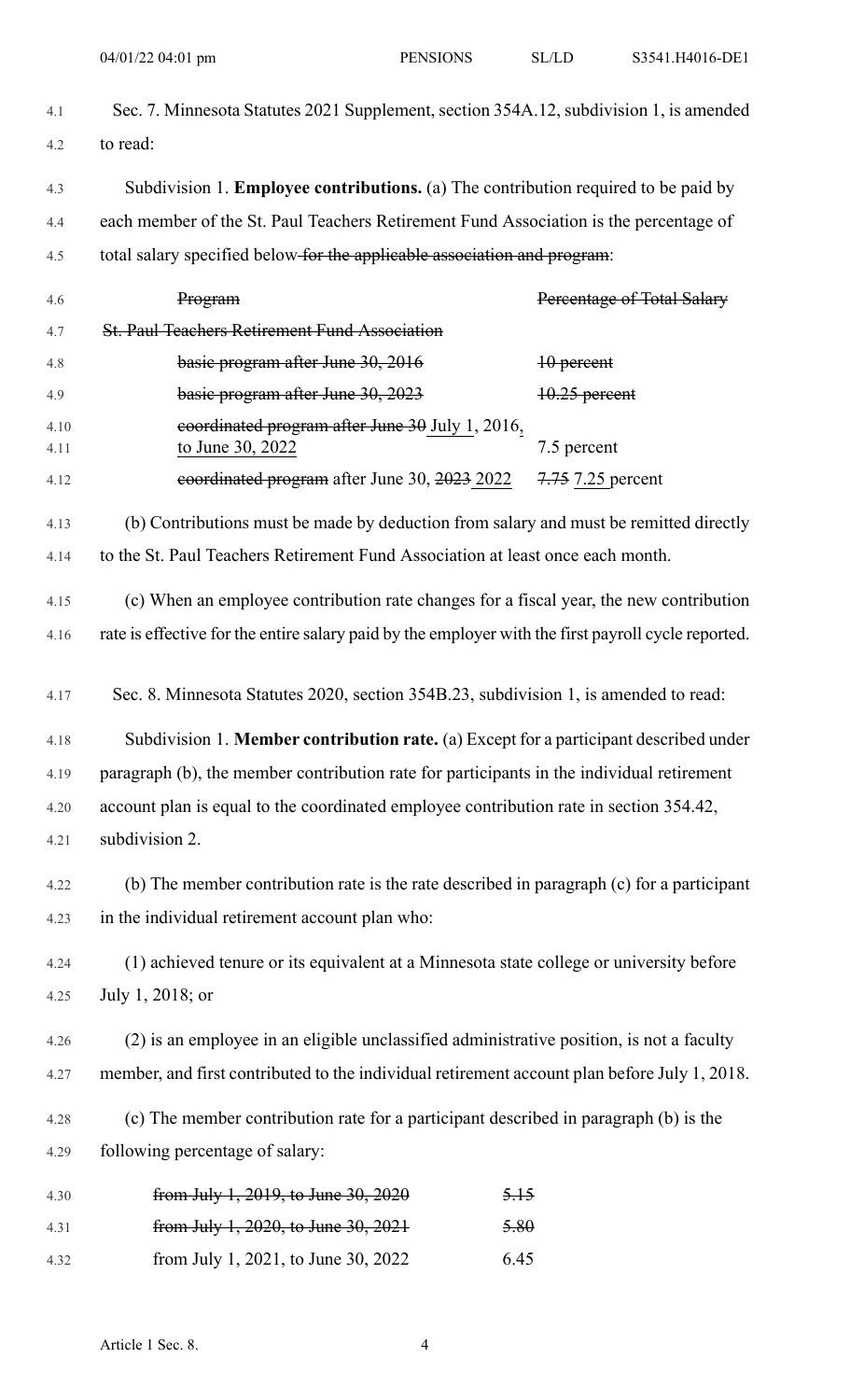|      | 04/01/22 04:01 pm                                                                             | <b>PENSIONS</b>  | $\rm SL/LD$ | S3541.H4016-DE1 |
|------|-----------------------------------------------------------------------------------------------|------------------|-------------|-----------------|
| 5.1  | from July 1, 2022, to June 30, 2023                                                           |                  | 7.10        |                 |
| 5.2  | from July 1, 2023, to June 30, 2024                                                           |                  | 7.75        |                 |
| 5.3  | After June 30, 2024 2023, the member contribution rate is the rate specified in paragraph     |                  |             |                 |
| 5.4  | (a).                                                                                          |                  |             |                 |
|      |                                                                                               |                  |             |                 |
| 5.5  | Sec. 9. EFFECTIVE DATE.                                                                       |                  |             |                 |
| 5.6  | Sections 1 to 8 are effective on the day following enactment.                                 |                  |             |                 |
| 5.7  |                                                                                               | <b>ARTICLE 2</b> |             |                 |
| 5.8  | POSTRETIREMENT ADJUSTMENTS                                                                    |                  |             |                 |
|      |                                                                                               |                  |             |                 |
| 5.9  | Section 1. Minnesota Statutes 2020, section 354A.29, subdivision 7, is amended to read:       |                  |             |                 |
| 5.10 | Subd. 7. Postretirement adjustments. (a) Except as set forth in paragraph (c), each           |                  |             |                 |
| 5.11 | person who has been receiving an annuity or benefit under the articles of incorporation, the  |                  |             |                 |
| 5.12 | bylaws, or this chapter, whose effective date of benefit commencement occurred on or          |                  |             |                 |
| 5.13 | before July 1 of the calendar year immediately before the adjustment, is eligible to receive  |                  |             |                 |
| 5.14 | an annual postretirement adjustment, effective as of each January 1, as follows:              |                  |             |                 |
| 5.15 | (1) there shall be no the postretirement adjustment is one percent on January 1, $2019$ ,     |                  |             |                 |
| 5.16 | and January 1, 2020 2022; and                                                                 |                  |             |                 |
| 5.17 | (2) the postretirement adjustment shall be one is 1.5 percent on January 1, 2021 2023,        |                  |             |                 |
| 5.18 | and each January 1 thereafter.                                                                |                  |             |                 |
| 5.19 | (b) A postretirement adjustment is to be applied as a permanent increase to the regular       |                  |             |                 |
| 5.20 | payment of each eligible member on January 1. For any eligible member whose effective         |                  |             |                 |
| 5.21 | date of benefit commencement occurred after January 1 of the immediately preceding            |                  |             |                 |
| 5.22 | calendar year, the amount of the postretirement adjustment must be reduced by 50 percent.     |                  |             |                 |
| 5.23 | (c) Each person who retires on or after July 1, 2024, is entitled to an annual postretirement |                  |             |                 |
| 5.24 | adjustment, effective as of each January 1, beginning with the year following the year in     |                  |             |                 |
| 5.25 | which the member attains normal retirement age.                                               |                  |             |                 |
| 5.26 | (d) Paragraph (c) does not apply to members who retire under section 354A.31,                 |                  |             |                 |
| 5.27 | subdivision 6, paragraph (b), or who retire when the member is at least age 62 and has at     |                  |             |                 |
| 5.28 | least 30 years of service under section 354A.31, subdivision 7.                               |                  |             |                 |
|      |                                                                                               |                  |             |                 |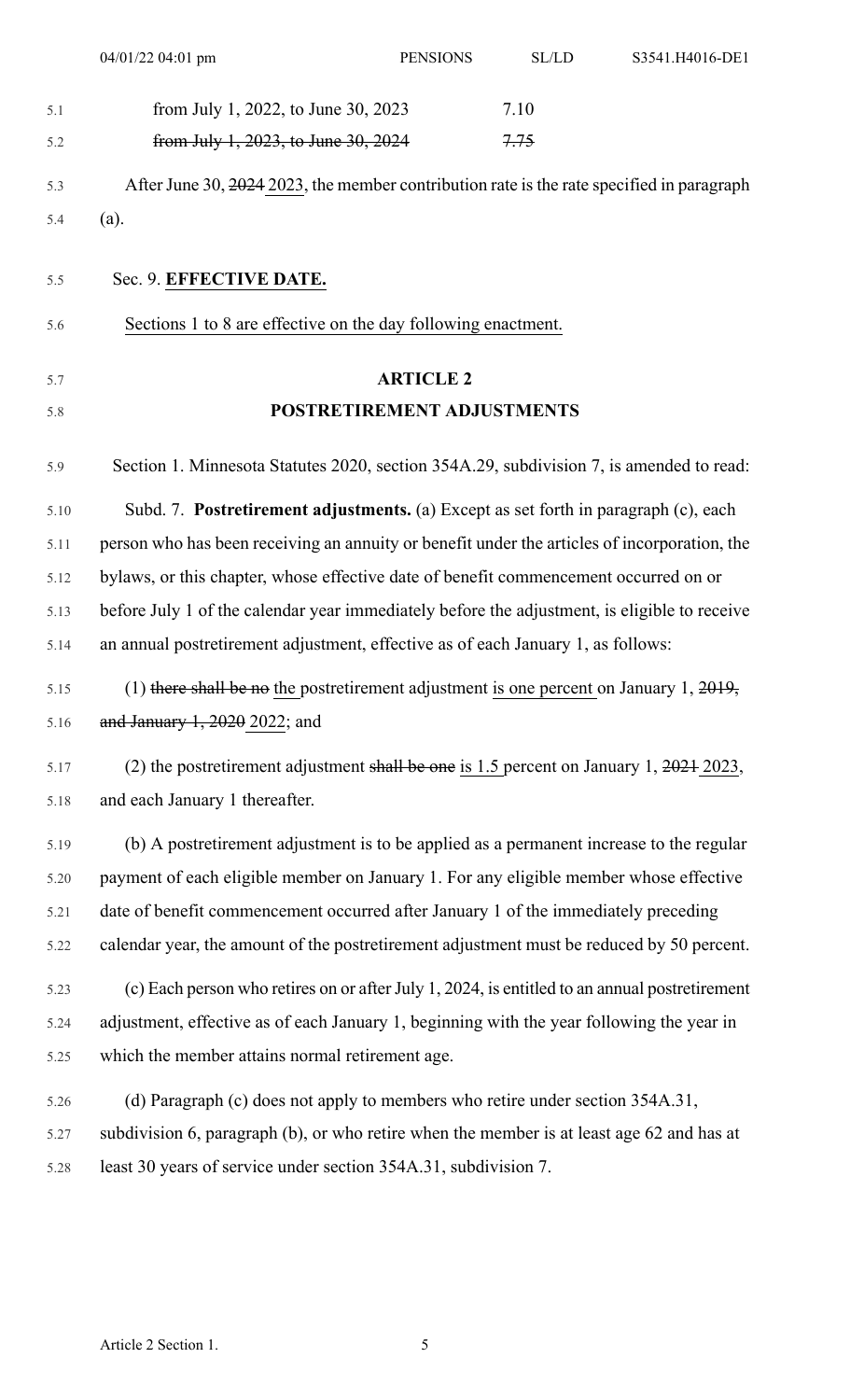- 6.1 Sec. 2. Minnesota Statutes 2020, section 356.415, subdivision 1c, is amended to read: 6.2 Subd. 1c. **Annual postretirement adjustments; PERA- public employees police and** 6.3 **fire retirement plan.** (a) Retirement annuity, disability benefit, orsurvivor benefit recipients 6.4 of the public employees police and fire retirement plan are entitled to an annual postretirement 6.5 adjustment, effective as of each January 1, as follows:
- 6.6 (1) through December 31, 2022, for each annuitant or benefit recipient who will have 6.7 been receiving an annuity or benefit for at least 36 full months as of the immediate preceding 6.8 June 30, a postretirement increase of one percent must be applied each year to the amount 6.9 of the monthly annuity or benefit of the annuitant or benefit recipient;  $-$ or
- 6.10 (2) through December 31, 2022, for each annuitant or benefit recipient who has been 6.11 receiving the annuity or benefit for at least 25 full months, but less than 36 months as of 6.12 the immediate preceding June 30, a postretirement increase of 1/12 of one percent for each 6.13 full month that the person has been receiving an annuity or benefit during the fiscal year in 6.14 which the annuity or benefit was effective must be applied each year to the amount of the 6.15 monthly annuity or benefit of the annuitant or benefit recipient.;
- 6.16 (3) effective January 1, 2023, and thereafter, for each annuitant or benefit recipient who 6.17 has been receiving an annuity or benefit for at least 12 full months as of the immediate 6.18 preceding June 30, a postretirement increase of 1.5 percent must be applied each year to 6.19 the amount of the monthly annuity or benefit of the annuitant or benefit recipient; or 6.20 (4) effective January 1, 2023, and thereafter, for each annuitant or benefit recipient who 6.21 has been receiving an annuity or benefit for at least one full month, but less than 12 full 6.22 months as of the immediate preceding June 30, a postretirement increase of 1/12 of 1.5 6.23 percent for each full month that the person has been receiving an annuity or benefit must 6.24 be applied to the amount of the monthly annuity or benefit of the annuitant or benefit 6.25 recipient.
- 6.26 (b) An increase in annuity or benefit payments under this section must be made 6.27 automatically unless written notice is filed by the annuitant or benefit recipient with the 6.28 executive director of the Public Employees Retirement Association requesting that the 6.29 increase not be made.
- 6.30 Sec. 3. Minnesota Statutes 2020, section 356.415, subdivision 1d, is amended to read: 6.31 Subd. 1d. **Teachers Retirement Association annual postretirement adjustments.** (a) 6.32 Except as set forth in paragraph (d), recipients of a retirement annuity, disability benefit,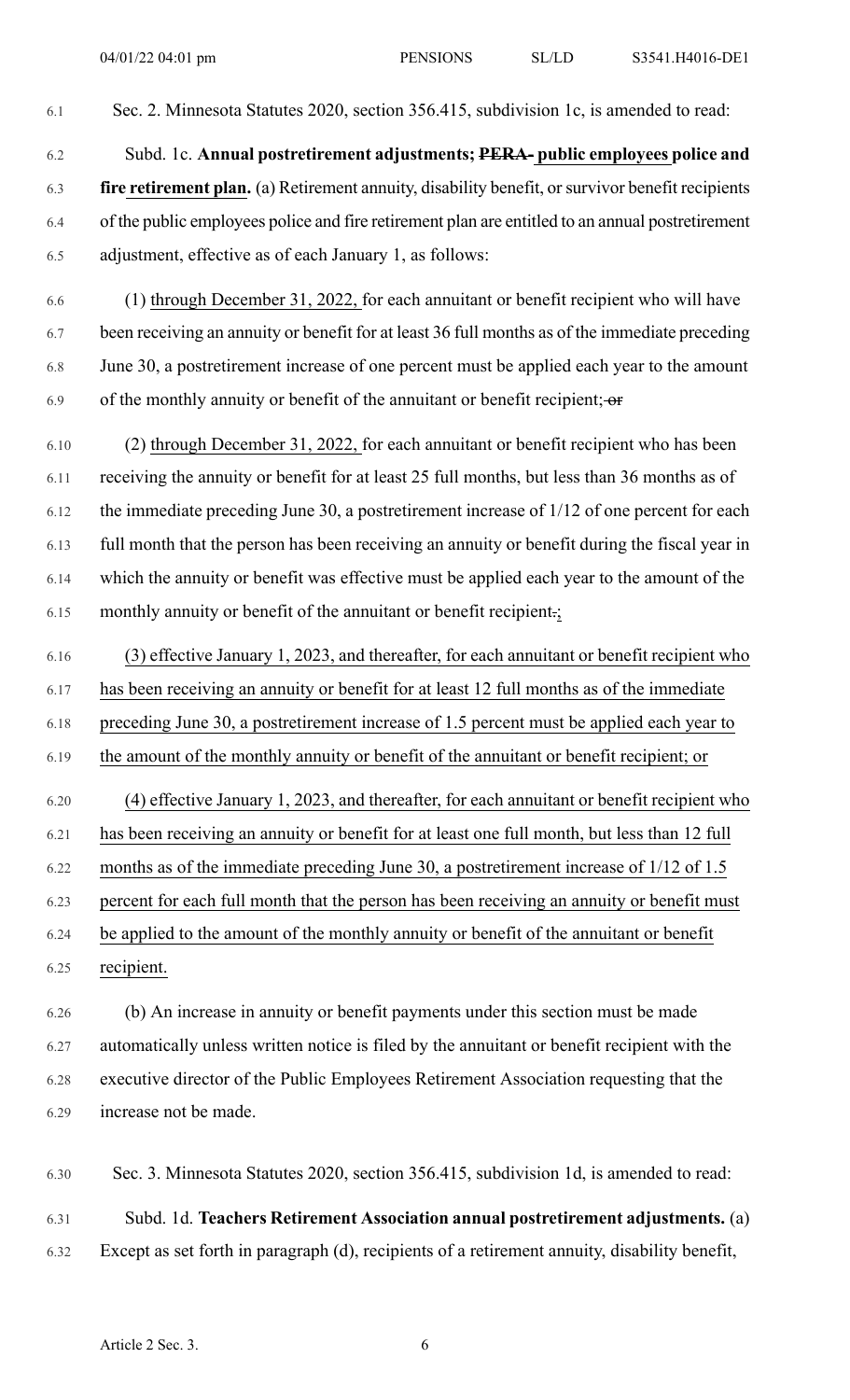7.1 or survivor benefit from the Teachers Retirement Association are entitled to an annual 7.2 postretirement adjustment, effective as of each January 1, as follows:

7.3 (1) effective January 1, 2019, through December 31, 2023 2022, a postretirement increase 7.4 of one percent must be applied each year to the amount of the monthly annuity or benefit 7.5 of each annuitant or benefit recipient who has been receiving an annuity or a benefit for at 7.6 least 12 full months as of the June 30 of the calendar year immediately before the adjustment;

7.7 (2) effective January 1, 2019, through December 31, 2023 2022, for each annuitant or 7.8 benefit recipient who has been receiving an annuity or a benefit for at least one full month, 7.9 but less than 12 full months as of the June 30 of the calendar year immediately before the 7.10 adjustment, a postretirement increase of 1/12 of one percent for each month the person has 7.11 been receiving an annuity or benefit must be applied to the amount of the monthly annuity 7.12 or benefit of the annuitant or benefit recipient;

7.13 (3) effective January 1, 2024 2023, and thereafter, a postretirement increase of 1.5 percent 7.14 must be applied each year to the amount of the monthly annuity or benefit of each annuitant 7.15 or benefit recipient who has been receiving an annuity or a benefit for at least 12 full months 7.16 as of the June 30 of the calendar year immediately before the adjustment, at the following 7.17  $\frac{rates}{;}$  and

| 7.18 | from January 1, 2024, through December 31, 2024 | 1.1 percent |
|------|-------------------------------------------------|-------------|
| 7.19 | from January 1, 2025, through December 31, 2025 | 1.2 percent |
| 7.20 | from January 1, 2026, through December 31, 2026 | 1.3 percent |
| 7.21 | from January 1, 2027, through December 31, 2027 | 1.4 percent |
| 7.22 | from January 1, 2028, and thereafter            | 1.5 percent |

7.23 (4) effective January 1, 2024 2023, and thereafter, for each annuitant or benefit recipient 7.24 who has been receiving an annuity or a benefit for at least one full month, but less than 12 7.25 full months, as of the June 30 of the calendar year immediately before the adjustment, an 7.26 annual postretirement increase of 1/12 of the applicable percentage 1.5 percent for each 7.27 month that the person has been receiving an annuity or benefit must be applied to the amount 7.28 of the monthly annuity or benefit of the annuitant or benefit recipient. The applicable 7.29 percentages are the following:

| 7.30 | from January 1, 2024, through December 31, 2024 | 1.1 percent |
|------|-------------------------------------------------|-------------|
| 7.31 | from January 1, 2025, through December 31, 2025 | 1.2 percent |
| 7.32 | from January 1, 2026, through December 31, 2026 | 1.3 percent |
| 7.33 | from January 1, 2027, through December 31, 2027 | 1.4 percent |
| 7.34 | from January 1, 2028, and thereafter            | 1.5 percent |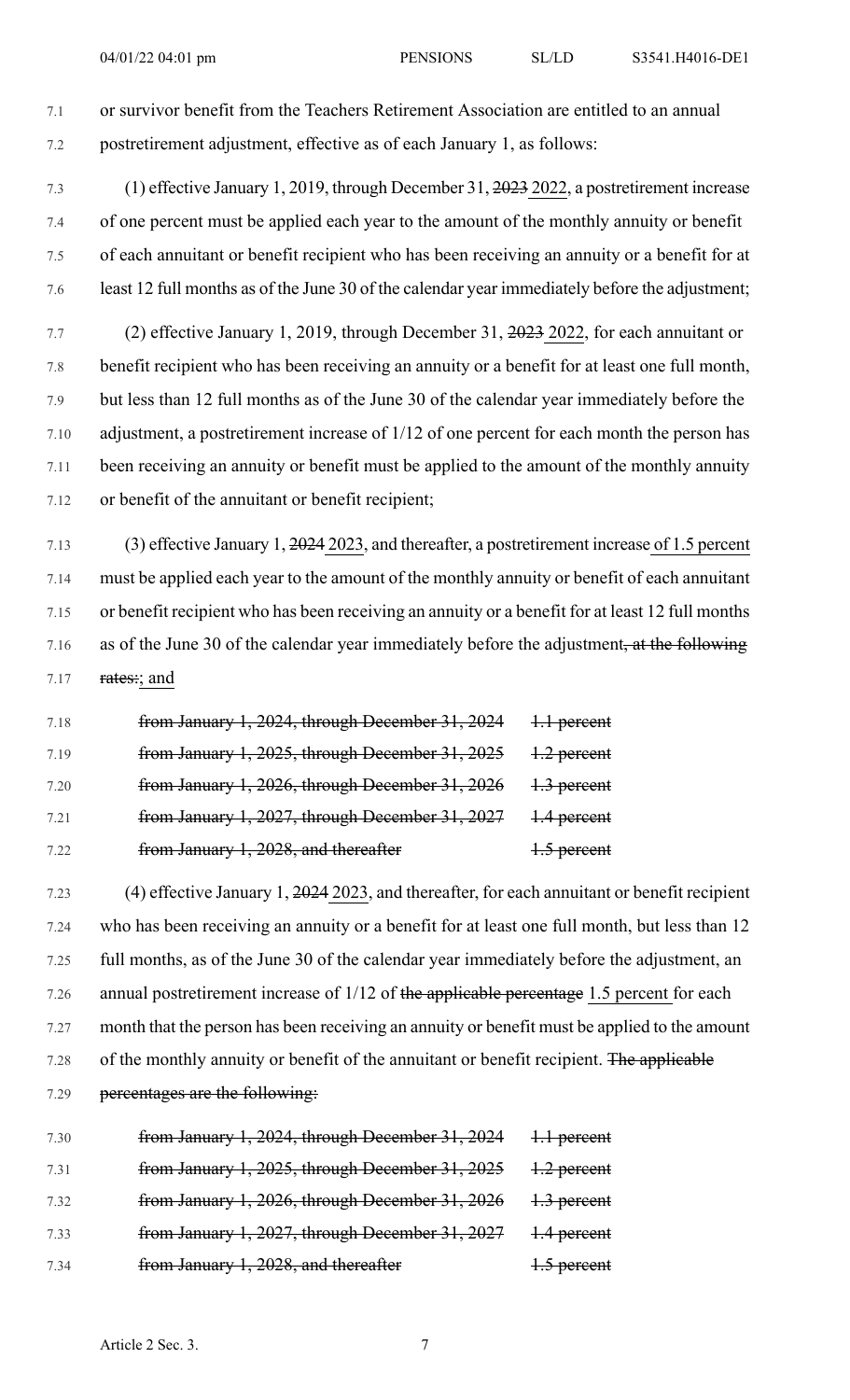8.1 (b) An increase in annuity or benefit payments under this section must be made 8.2 automatically unless written notice is filed by the annuitant or benefit recipient with the 8.3 executive director of the Teachers Retirement Association requesting that the increase not 8.4 be made.

8.5 (c) The retirement annuity payable to a person who retires before becoming eligible for 8.6 Social Security benefits and who has elected the optional payment as provided in section 8.7 354.35 must be treated asthe sum of a period-certain retirement annuity and a life retirement 8.8 annuity for the purposes of any postretirement adjustment. The period-certain retirement 8.9 annuity plus the life retirement annuity must be the annuity amount payable until age 62, 8.10 65, or normal retirement age, as selected by the member at retirement, for an annuity amount 8.11 payable under section 354.35. A postretirement adjustment granted on the period-certain 8.12 retirement annuity must terminate when the period-certain retirement annuity terminates.

8.13 (d) Members who retire on or after July 1, 2024, are entitled to an annual postretirement 8.14 adjustment of the member's retirement annuity, effective as of each January 1, beginning 8.15 with the year following the year in which the member attains normal retirement age, as 8.16 follows:

8.17 (1) if a member has been receiving an annuity for at least 12 full months as of the June 8.18 30 of the calendar year immediately before the date of the adjustment, a postretirement 8.19 increase equal to the percentage specified in paragraph (a), clause (3), must be applied, 8.20 effective on January 1, to the amount of the member's monthly annuity;

8.21 (2) if a member has been receiving an annuity for at least one full month, but less than 8.22 12 full months as of the June 30 of the calendar year immediately before the date of 8.23 adjustment, a postretirement increase of 1/12 of the applicable percentage specified in 8.24 paragraph (a), clause (4), for each month that the member has been receiving an annuity 8.25 must be applied, effective on January 1, to the amount of the member's monthly annuity; 8.26 or

8.27 (3) if a member has been receiving an annuity for fewer than seven months as of the 8.28 January 1 of the year following the year in which the member attains normal retirement 8.29 age, a postretirement adjustment shall be applied effective as of the next January 1. The 8.30 amount of the adjustment shall be determined under clause (2).

8.31 (e) Paragraph (d) does not apply to members who retire under section 354.44, subdivision 8.32 6, paragraph (c), clause (3), or who retire when the member is at least age 62 and has at 8.33 least 30 years of service under section 354.44, subdivision 6, paragraph (c), (d), (e), or (f), 8.34 as applicable.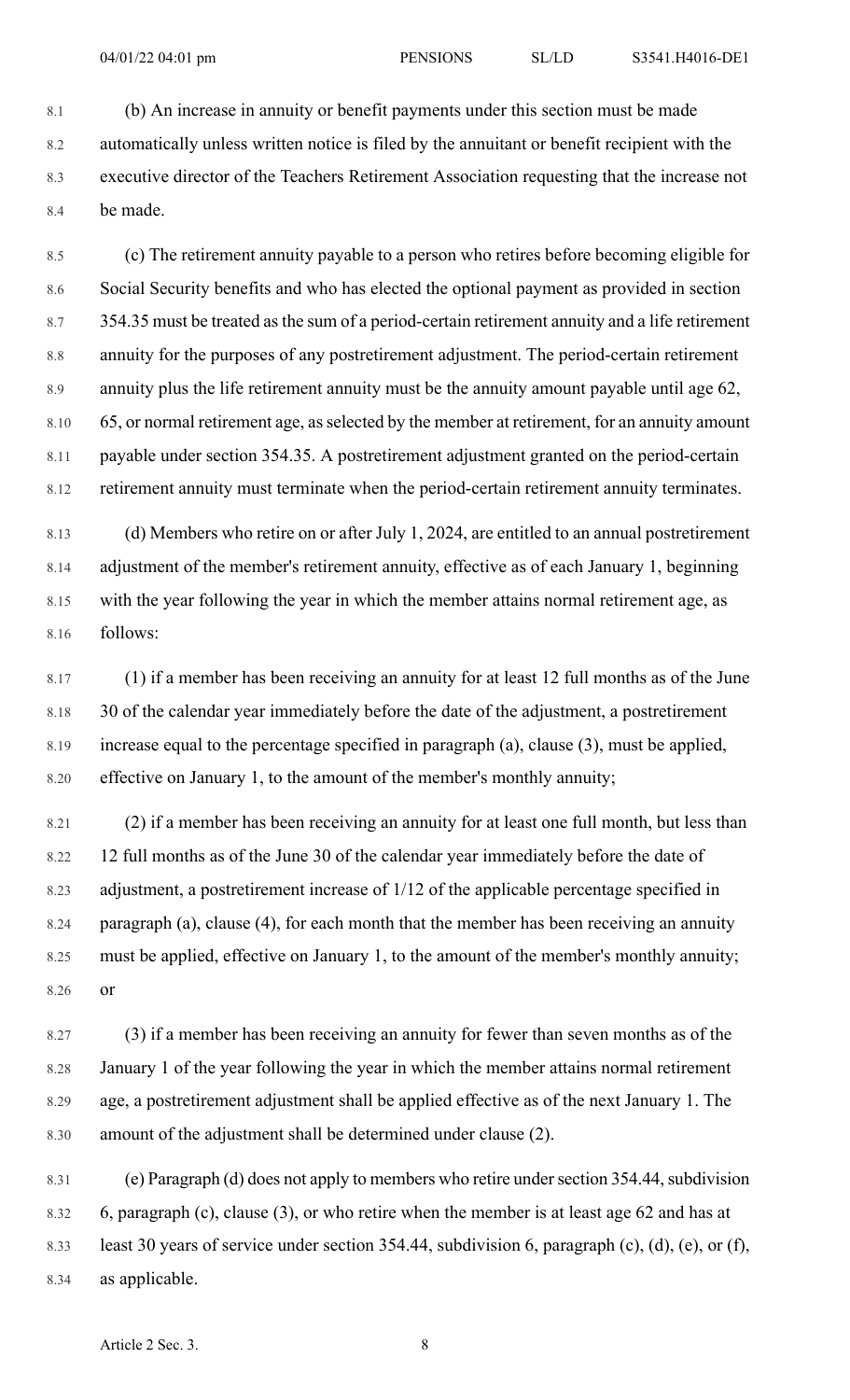- 9.1 Sec. 4. Minnesota Statutes 2020, section 356.415, subdivision 1e, is amended to read: 9.2 Subd. 1e. **Annual postretirement adjustments; State Patrol retirement plan.** (a) 9.3 Retirement annuity, disability benefit, or survivor benefit recipients of the State Patrol
- 9.4 retirement plan are entitled to an annual postretirement adjustment, effective as of each 9.5 January 1, as follows:
- 9.6 (1) through December 31, 2022, a postretirement increase of one percent must be applied 9.7 each year to the monthly annuity or benefit of each annuitant or benefit recipient who has 9.8 been receiving an annuity or a benefit for at least 12 full months as of the June 30 of the 9.9 calendar year immediately before the adjustment; and
- 9.10 (2) through December 31, 2022, for each annuitant or benefit recipient who has been 9.11 receiving an annuity or a benefit for at least one full month, but less than 12 full months as 9.12 of the June 30 of the calendar year immediately before the adjustment, an annual 9.13 postretirement increase of 1/12 of one percent for each month that the person has been 9.14 receiving an annuity or benefit must be applied to the amount of the monthly annuity or 9.15 benefit of each annuitant or benefit recipient.;
- 9.16 (3) effective January 1, 2023, and thereafter, a postretirement increase of 1.5 percent
- 9.17 must be applied each year to the monthly annuity or benefit of each annuitant or benefit
- 9.18 recipient who has been receiving an annuity or a benefit for at least 12 full months as of the
- 9.19 June 30 of the calendar year immediately before the adjustment; and
- 9.20 (4) effective January 1, 2023, and thereafter, for each annuitant or benefit recipient who 9.21 has been receiving an annuity or a benefit for at least one full month, but less than 12 full 9.22 months, as of the June 30 of the calendar year immediately before the adjustment, an annual 9.23 postretirement increase of 1/12 of 1.5 percent for each month that the person has been
- 9.24 receiving an annuity or benefit must be applied to the amount of the monthly annuity or
- 9.25 benefit of each annuitant or benefit recipient.
- 9.26 (b) An increase in annuity or benefit payments under this subdivision must be made 9.27 automatically unless written notice is filed by the annuitant or benefit recipient with the 9.28 executive director of the applicable covered retirement plan requesting that the increase not 9.29 be made.
- 9.30 Sec. 5. **EFFECTIVE DATE.**
- 9.31 Sections 1 to 4 are effective the day following final enactment.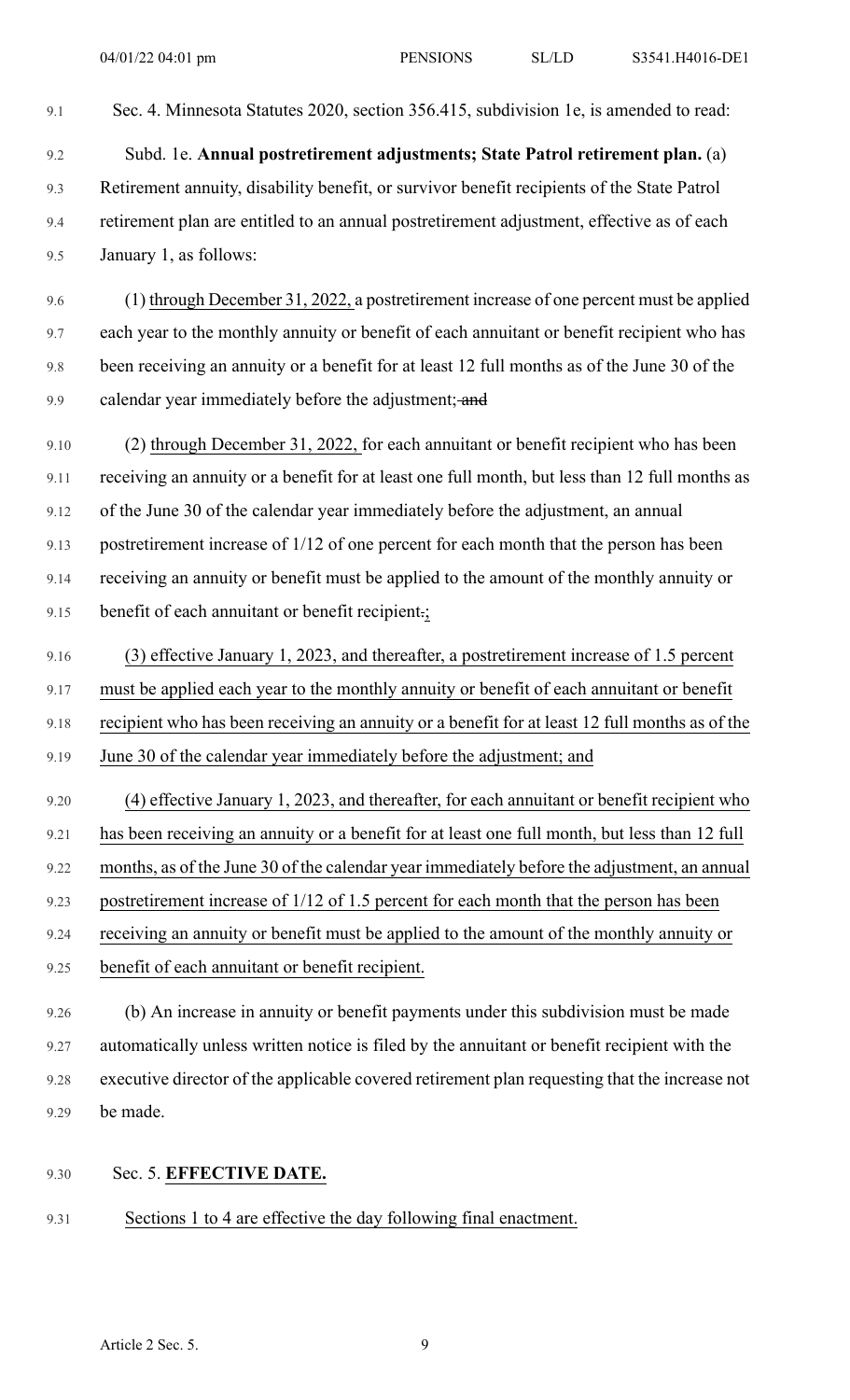# 10.1 **ARTICLE 3**

#### 10.2 **OTHER PERA POLICE AND FIRE PLAN PROVISIONS**

10.3 Section 1. Minnesota Statutes 2020, section 353.01, subdivision 47, is amended to read: 10.4 Subd. 47. **Vesting.** (a) "Vesting" means obtaining a nonforfeitable entitlement to an 10.5 annuity or benefit from a retirement plan administered by the Public Employees Retirement 10.6 Association by having credit for sufficient allowable service under paragraph (b), (c), or 10.7 (d), whichever applies.

10.8 (b) For purposes of qualifying for an annuity or benefit as a basic or coordinated plan 10.9 member of the general employees retirement plan of the Public Employees Retirement 10.10 Association:

10.11 (1) a public employee who first became a member of the association before July 1, 2010, 10.12 is 100 percent vested when the person has accrued credit for not less than three years of 10.13 allowable service in the general employees retirement plan; and

10.14 (2) a public employee who first becomes a member of the association after June 30, 10.15 2010, is 100 percent vested when the person has accrued credit for not less than five years 10.16 of allowable service in the general employees retirement plan.

10.17 (c) For purposes of qualifying for an annuity or benefit as a member of the local 10.18 government correctional service retirement plan:

10.19 (1) a public employee who first became a member of the association before July 1, 2010, 10.20 is 100 percent vested when the person has accrued credit for not less than three years of 10.21 allowable service in the local government correctional service retirement plan; and

10.22 (2) a public employee who first becomes a member of the association after June 30, 10.23 2010, is vested at the following percentages when the person has accrued credit for allowable 10.24 service in the local government correctional service retirement plan, as follows:

10.25 (i) 50 percent after five years;

10.26 (ii) 60 percent after six years;

10.27 (iii) 70 percent after seven years;

10.28 (iv) 80 percent after eight years;

10.29 (v) 90 percent after nine years; and

10.30 (vi) 100 percent after ten years.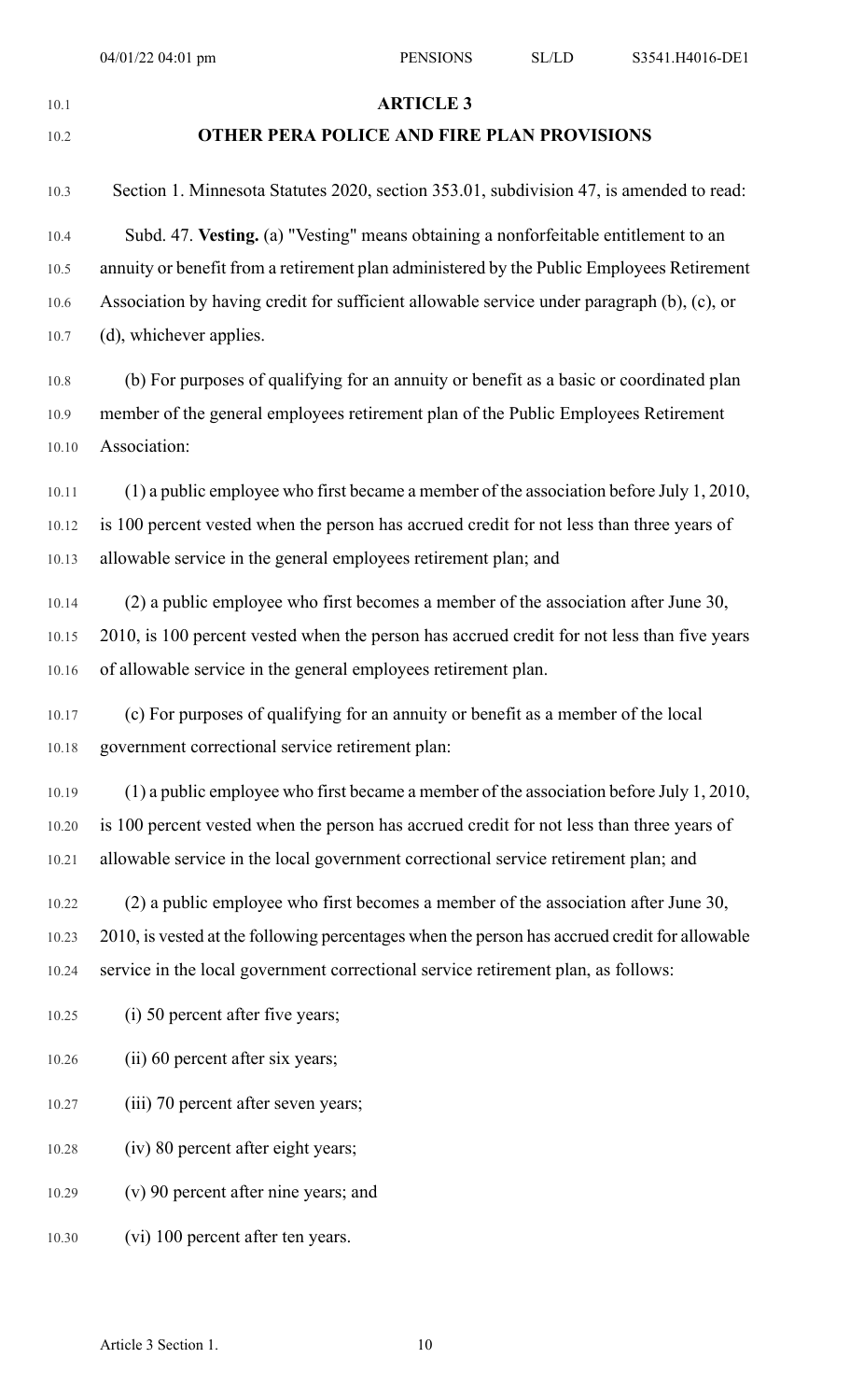- 11.1 (d) For purposes of qualifying for an annuity or benefit as a member of the public 11.2 employees police and fire retirement plan:
- 11.3 (1) a public employee who first became a member of the association before July 1, 2010,
- 11.4 is 100 percent vested when the person has accrued credit for not less than three years of 11.5 allowable service in the public employees police and fire retirement plan;
- 11.6 (2) a public employee to whom clause (4) does not apply and who first becomes became 11.7 a member of the association after June 30, 2010, and before July 1, 2014, is vested at the 11.8 following percentages when the person has accrued credited allowable service in the public 11.9 employees police and fire retirement plan, as follows:
- 11.10 (i) 50 percent after five years;

11.11 (ii) 60 percent after six years;

- 11.12 (iii) 70 percent after seven years;
- 11.13 (iv) 80 percent after eight years;
- 11.14 (v) 90 percent after nine years; and
- 11.15 (vi) 100 percent after ten years; and
- 11.16 (3) a public employee to whom clause (4) does not apply and who first becomes a member 11.17 of the association after June 30, 2014, is vested at the following percentages when the person 11.18 has accrued credit for allowable service in the public employees police and fire retirement 11.19 plan, as follows:
- 11.20 (i) 50 percent after ten years;
- 11.21 (ii) 55 percent after 11 years;
- 11.22 (iii) 60 percent after 12 years;
- 11.23 (iv) 65 percent after 13 years;
- 11.24 (v) 70 percent after 14 years;
- 11.25 (vi) 75 percent after 15 years;
- 11.26 (vii) 80 percent after 16 years;
- 11.27 (viii) 85 percent after 17 years;
- 11.28 (ix) 90 percent after 18 years;
- 11.29 (x) 95 percent after 19 years; and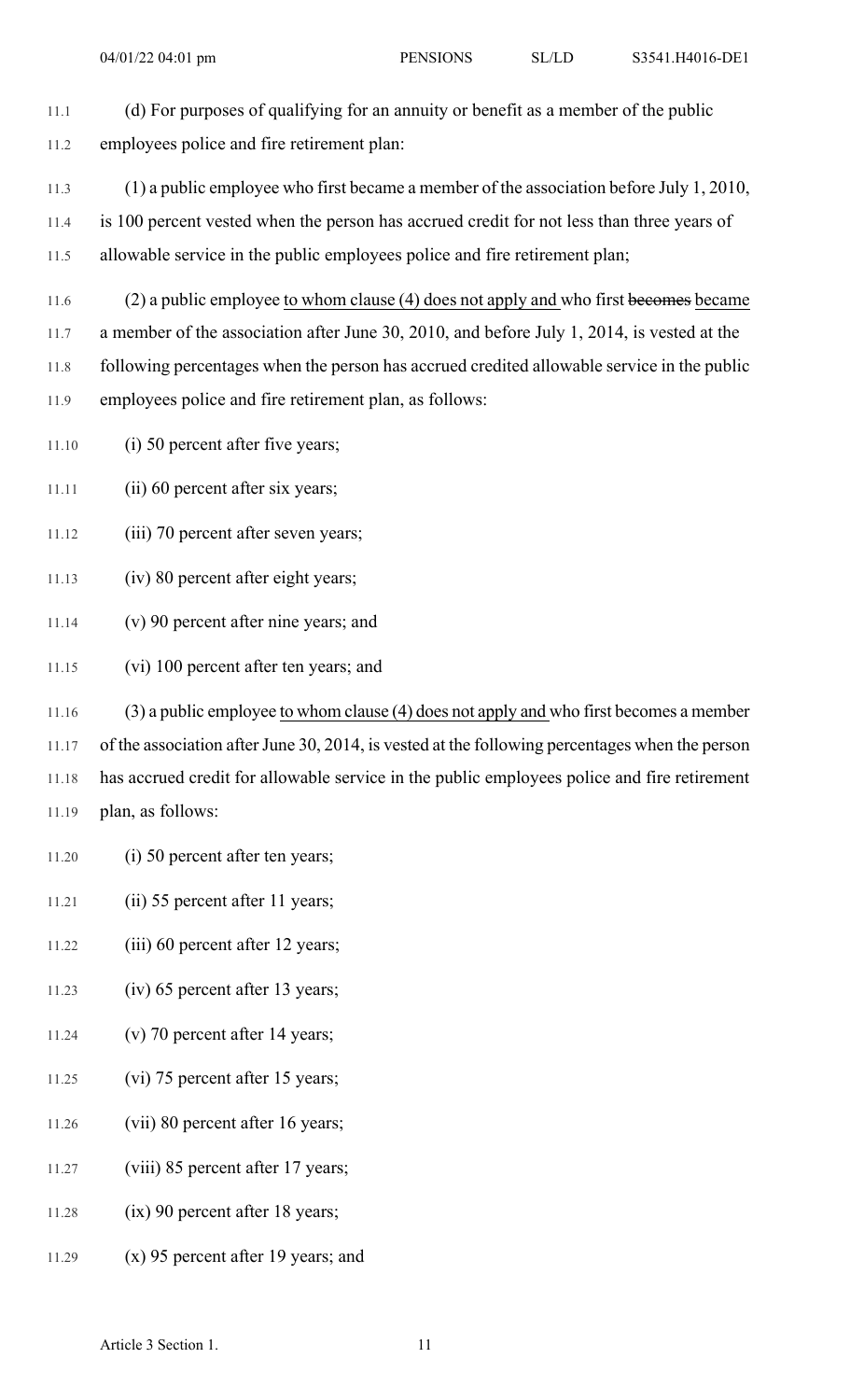| 12.1  | (xi) 100 percent after 20 or more years -; and                                                 |                    |
|-------|------------------------------------------------------------------------------------------------|--------------------|
| 12.2  | $(4)$ a public employee who first became a member of the association after June 30, 2010,      |                    |
| 12.3  | and who is a member of the association after June 30, 2022, is 100 percent vested when the     |                    |
| 12.4  | person has accrued credit for not less than ten years of allowable service in the public       |                    |
| 12.5  | employees police and fire retirement plan.                                                     |                    |
|       |                                                                                                |                    |
| 12.6  | Sec. 2. [353.6513] REEMPLOYMENT OF RETIREE.                                                    |                    |
| 12.7  | Subdivision 1. Return to employment while receiving an annuity. (a) Notwithstanding            |                    |
| 12.8  | any state law to the contrary, including section 353.37, if an eligible person described in    |                    |
| 12.9  | paragraph (b) is receiving an annuity from the public employees police and fire retirement     |                    |
| 12.10 | plan, the eligible person may return to employment with a governmental subdivision on or       |                    |
| 12.11 | after the effective date, without any reduction or suspension of the person's annuity.         |                    |
| 12.12 | (b) An eligible person is a person who:                                                        |                    |
| 12.13 | (1) has been separated from public service for at least 30 days; and                           |                    |
| 12.14 | (2) is returning with the approval of the chief of the police or fire department or director   |                    |
| 12.15 | of the agency to a position that is covered by the public employees police and fire retirement |                    |
| 12.16 | plan or the State Patrol retirement plan.                                                      |                    |
| 12.17 | (c) This subdivision expires on December 31, 2032.                                             |                    |
| 12.18 | Sec. 3. EFFECTIVE DATE.                                                                        |                    |
| 12.19 | Sections 1 to 2 are effective the day following final enactment.                               |                    |
|       |                                                                                                |                    |
| 12.20 | <b>ARTICLE 4</b>                                                                               |                    |
| 12.21 | <b>INVESTMENT RATE OF RETURN ASSUMPTION</b>                                                    |                    |
| 12.22 | Section 1. Minnesota Statutes 2020, section 356.215, subdivision 8, is amended to read:        |                    |
| 12.23 | Subd. 8. Actuarial assumptions. (a) The actuarial valuation must use the applicable            |                    |
| 12.24 | following investment return assumption:                                                        |                    |
| 12.25 |                                                                                                | investment return  |
| 12.26 | plan                                                                                           | assumption         |
| 12.27 | general state employees retirement plan                                                        | <del>7.5%</del> 7% |
| 12.28 | correctional state employees retirement plan                                                   | 7.5 7              |
| 12.29 | State Patrol retirement plan                                                                   | 7.57               |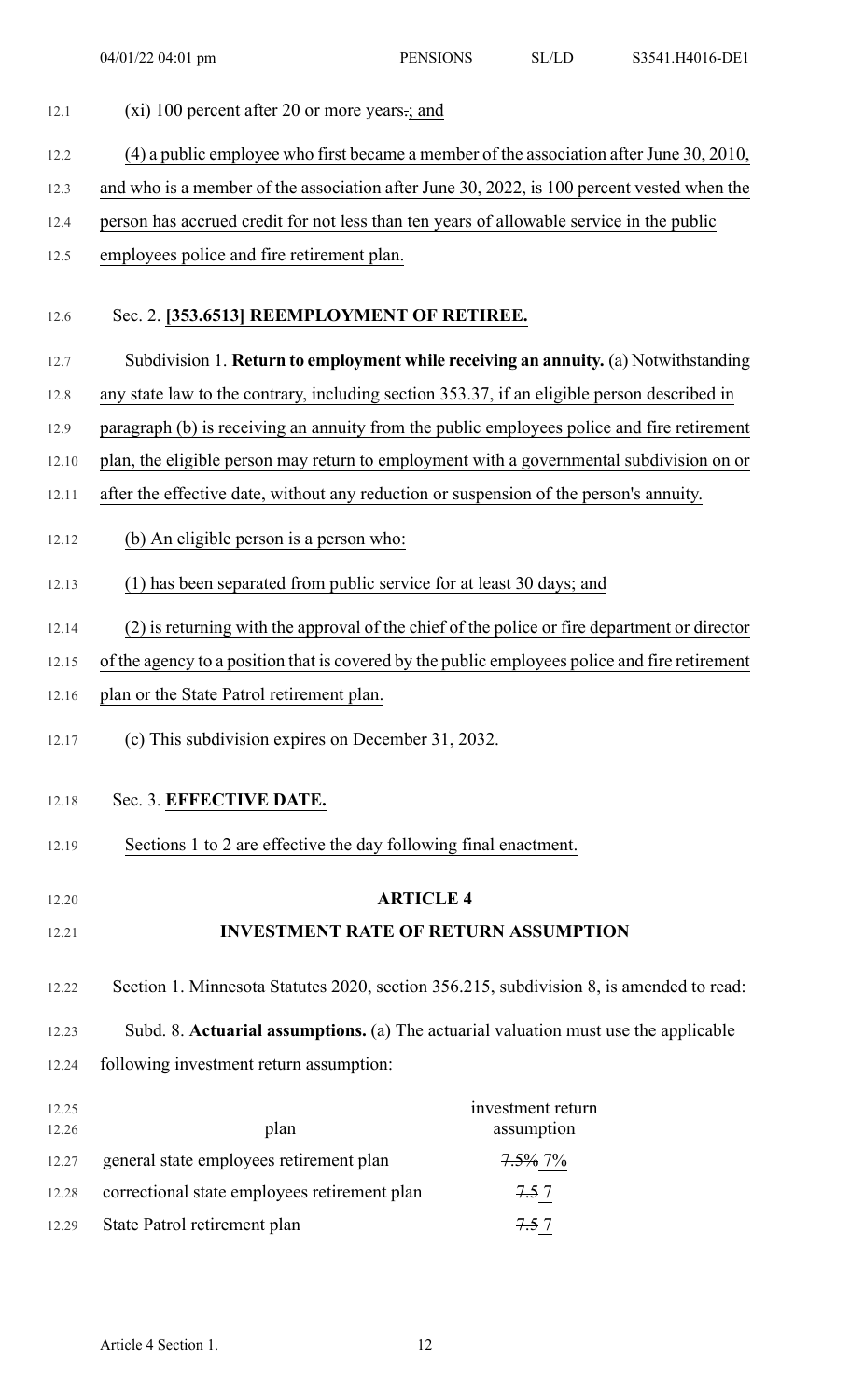|                      | 04/01/22 04:01 pm                                                                                            | <b>PENSIONS</b> | SL/LD    |
|----------------------|--------------------------------------------------------------------------------------------------------------|-----------------|----------|
| 13.1<br>13.2<br>13.3 | legislators retirement plan, and for the<br>constitutional officers calculation of total plan<br>liabilities |                 | $\theta$ |
| 13.4                 | judges retirement plan                                                                                       |                 | 7.5 7    |
| 13.5                 | general public employees retirement plan                                                                     |                 | 7.57     |
| 13.6                 | public employees police and fire retirement plan                                                             |                 | 7.57     |
| 13.7<br>13.8         | local government correctional service retirement<br>plan                                                     |                 | 7.5 7    |
| 13.9                 | teachers retirement plan                                                                                     |                 | 7.57     |
| 13.10                | St. Paul teachers retirement plan                                                                            |                 | 7.5 7    |
| 13.11                | <b>Bloomington Fire Department Relief Association</b>                                                        |                 | 6        |
| 13.12<br>13.13       | local monthly benefit volunteer firefighter relief<br>associations                                           |                 | 5        |
| 13.14<br>13.15       | monthly benefit retirement plans in the statewide<br>volunteer firefighter retirement plan                   |                 | 6        |

13.16 (b) The actuarial valuation for each of the covered retirement plans listed in section 13.17 356.415, subdivision 2, and the St. Paul Teachers Retirement Fund Association must take 13.18 into account the postretirement adjustment rate or rates applicable to the plan as specified 13.19 in section 354A.29, subdivision 7, or 356.415, whichever applies.

S3541.H4016-DE1

13.20 (c) The actuarial valuation must use the applicable salary increase and payroll growth 13.21 assumptions found in the appendix to the standards for actuarial work adopted by the 13.22 Legislative Commission on Pensions and Retirement pursuant to section 3.85, subdivision 13.23 10. The appendix must be updated whenever new assumptions have been approved or 13.24 deemed approved under subdivision 18.

13.25 (d) The assumptions set forth in the appendix to the standards for actuarial work continue 13.26 to apply, unless a different salary assumption or a different payroll increase assumption:

13.27 (1) has been proposed by the governing board of the applicable retirement plan;

13.28 (2) is accompanied by the concurring recommendation of the actuary retained under 13.29 section 356.214, subdivision 1, if applicable, or by the approved actuary preparing the most

- 13.30 recent actuarial valuation report if section 356.214 does not apply; and
- 13.31 (3) has been approved or deemed approved under subdivision 18.
- 13.32 **EFFECTIVE DATE.** This section is effective June 30, 2022.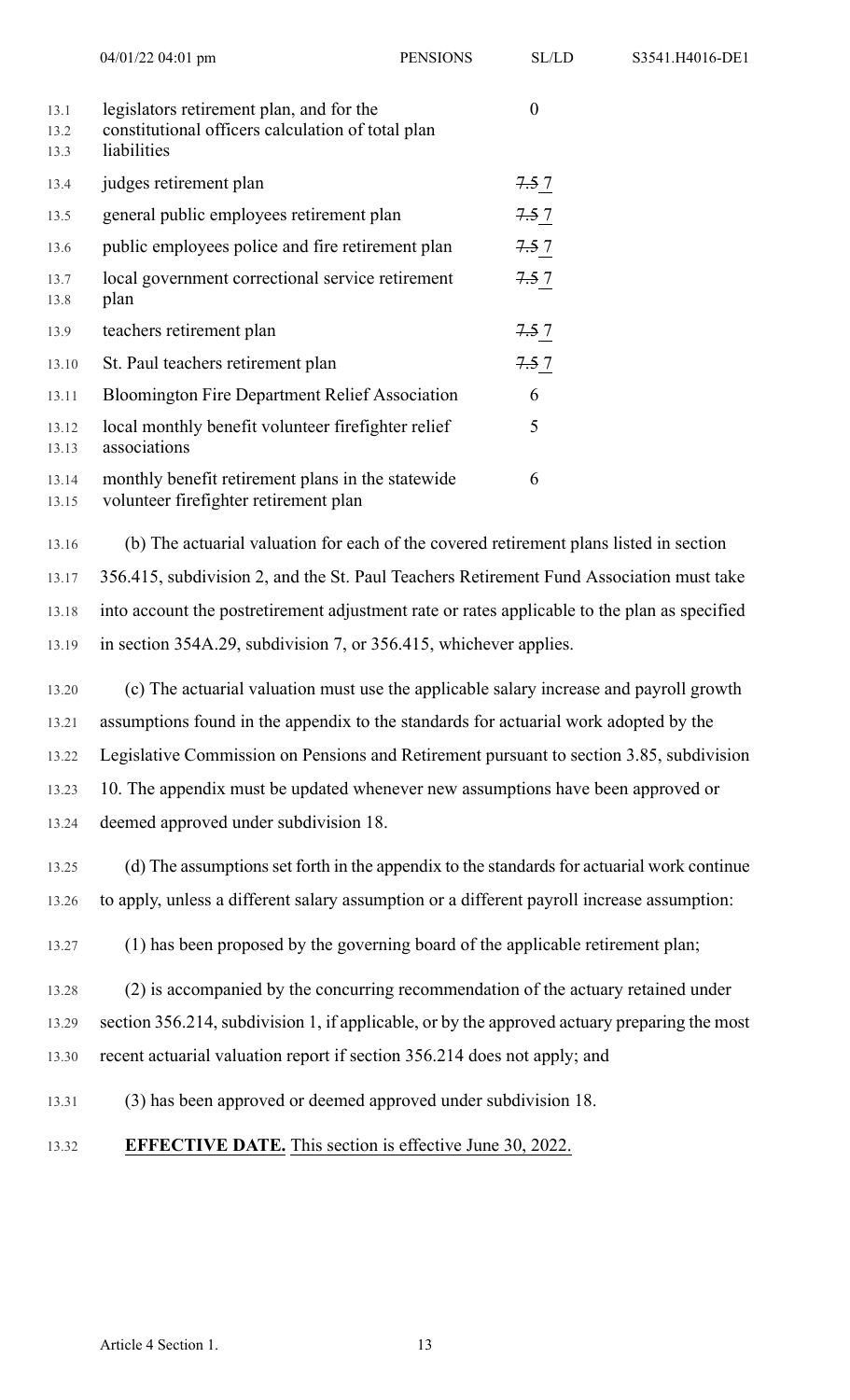| 14.1  | <b>ARTICLE 5</b>                                                                            |
|-------|---------------------------------------------------------------------------------------------|
| 14.2  | <b>DIRECT AIDS TO PENSION PLANS</b>                                                         |
| 14.3  | Section 1. [352.043] DIRECT STATE AID.                                                      |
| 14.4  | Subdivision 1. Aid authorization. Beginning in 2022, the state shall pay \$8,000,000        |
| 14.5  | annually to the general state employees retirement fund.                                    |
| 14.6  | Subd. 2. Aid appropriation. The commissioner of management and budget shall pay             |
| 14.7  | the aid amount under subdivision 1 on or before October 1, 2022, and October 1 of each      |
| 14.8  | year thereafter. The amount required is appropriated annually from the general fund to the  |
| 14.9  | commissioner of management and budget.                                                      |
| 14.10 | Subd. 3. Aid expiration. The aid under subdivision 1 continues until the earlier of:        |
| 14.11 | (1) the first day of the fiscal year following the fiscal year in which the actuarial value |
| 14.12 | of assets of the fund equals or exceeds 100 percent of the actuarial accrued liabilities as |
| 14.13 | reported by the actuary retained under section 356.214 in the most recent annual actuarial  |
| 14.14 | valuation prepared under section 356.215; or                                                |
| 14.15 | $(2)$ July 1, 2048.                                                                         |
| 14.16 | Sec. 2. [352.922] DIRECT STATE AID.                                                         |
| 14.17 | Subdivision 1. Aid authorization. Beginning in 2022, the state shall pay \$6,000,000        |
| 14.18 | annually to the correctional state employees retirement fund.                               |
| 14.19 | Subd. 2. Aid appropriation. The commissioner of management and budget shall pay             |
| 14.20 | the aid amount under subdivision 1 on or before October 1, 2022, and October 1 of each      |
| 14.21 | year thereafter. The amount required is appropriated annually from the general fund to the  |
| 14.22 | commissioner of management and budget.                                                      |
| 14.23 | Subd. 3. Aid expiration. The aid under subdivision 1 continues until the earlier of:        |
| 14.24 | (1) the first day of the fiscal year following the fiscal year in which the actuarial value |
| 14.25 | of assets of the fund equals or exceeds 100 percent of the actuarial accrued liabilities as |
| 14.26 | reported by the actuary retained under section 356.214 in the most recent annual actuarial  |
| 14.27 | valuation prepared under section 356.215; or                                                |
| 14.28 | $(2)$ July 1, 2048.                                                                         |
|       |                                                                                             |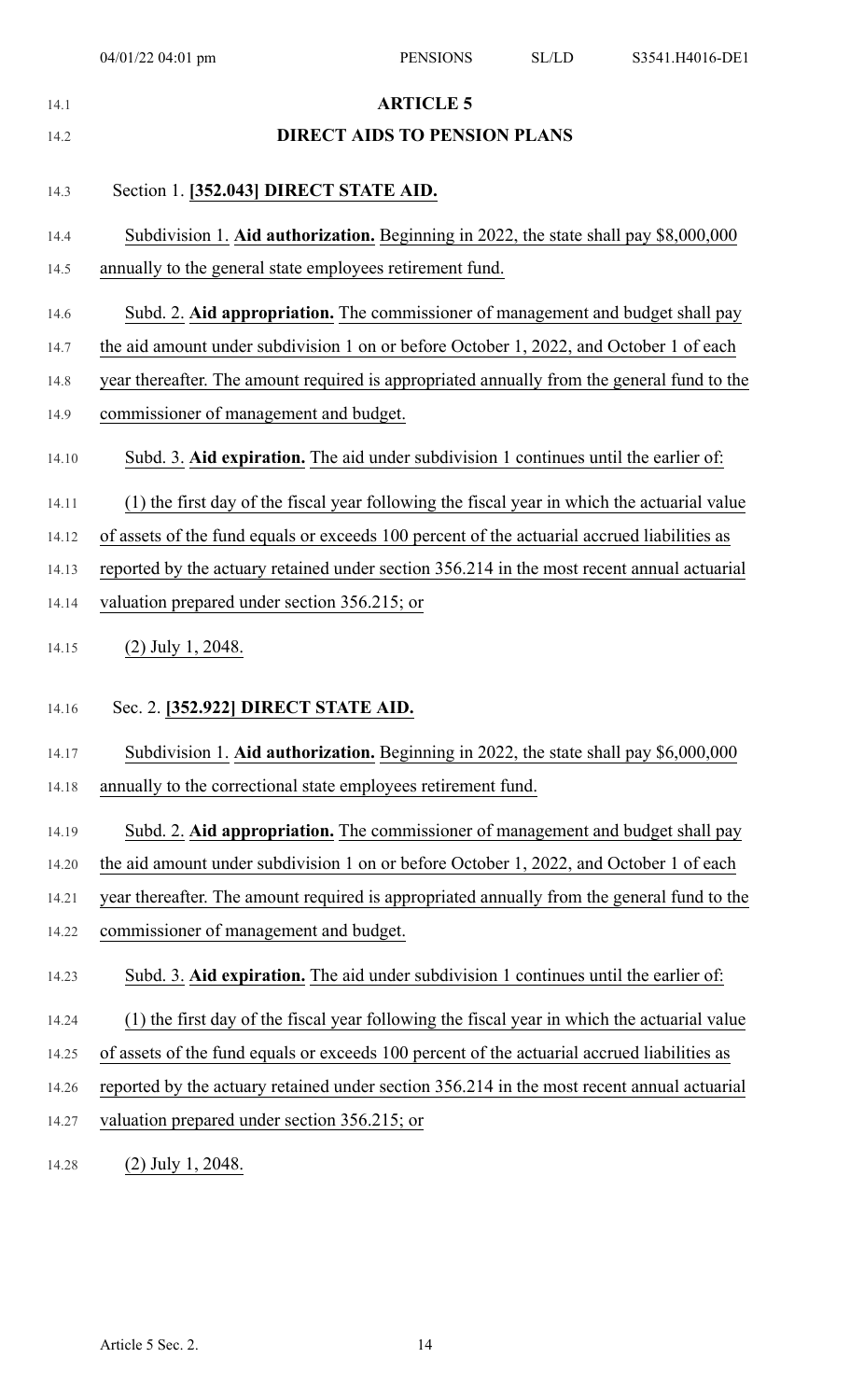| 15.1  | Sec. 3. [352B.025] DIRECT STATE AID                                                                                                    |
|-------|----------------------------------------------------------------------------------------------------------------------------------------|
| 15.2  | Subdivision 1. Aid authorization. Beginning in 2022, the state shall pay \$16,000,000                                                  |
| 15.3  | annually to the State Patrol retirement fund.                                                                                          |
| 15.4  | Subd. 2. Aid appropriation. The commissioner of management and budget shall pay                                                        |
| 15.5  | the aid amount under subdivision 1 on or before October 1, 2022, and October 1 of each                                                 |
| 15.6  | year thereafter. The amount required is appropriated annually from the general fund to the                                             |
| 15.7  | commissioner of management and budget.                                                                                                 |
| 15.8  | Subd. 3. Aid expiration. The aid under subdivision 1 continues until the earlier of:                                                   |
| 15.9  | (1) the first day of the fiscal year following the fiscal year in which the actuarial value                                            |
| 15.10 | of assets of the fund equals or exceeds 100 percent of the actuarial accrued liabilities as                                            |
| 15.11 | reported by the actuary retained under section 356.214 in the most recent annual actuarial                                             |
| 15.12 | valuation prepared under section 356.215; or                                                                                           |
| 15.13 | $(2)$ July 1, 2048.                                                                                                                    |
| 15.14 | Sec. 4. Minnesota Statutes 2020, section 353.65, subdivision 3b, is amended to read:                                                   |
| 15.15 | Subd. 3b. Direct state aid. (a) The state shall pay $$4,500,000$ \$9,000,000 on October                                                |
| 15.16 | 1, 2018, and October 1, 2019 2021, to the public employees police and fire retirement plan.                                            |
| 15.17 | (b) By October 1 of each year after $2019$ 2021, the state shall pay $$9,000,000$                                                      |
| 15.18 | \$100,000,000 to the public employees police and fire retirement plan.                                                                 |
| 15.19 | (c) The commissioner of management and budget shall pay the aid specified in this                                                      |
| 15.20 | subdivision. The amount required is annually appropriated from the general fund to the                                                 |
| 15.21 | commissioner of management and budget.                                                                                                 |
| 15.22 | Subd. 3c. Aid expiration. $\left(\frac{b}{c}\right)$ The aid under paragraph $\left(\frac{a}{c}\right)$ subdivision 3b continues until |
| 15.23 | the earlier of:                                                                                                                        |
| 15.24 | (1) the first day of the fiscal year following the fiscal year in which the actuarial value                                            |
| 15.25 | of assets of the fund equals or exceeds 100 percent of the actuarial accrued liabilities as                                            |
| 15.26 | reported by the actuary retained under section 356.214 in the annual actuarial valuation                                               |
| 15.27 | prepared under section 356.215; or                                                                                                     |
| 15.28 | (2) July 1, 2048.                                                                                                                      |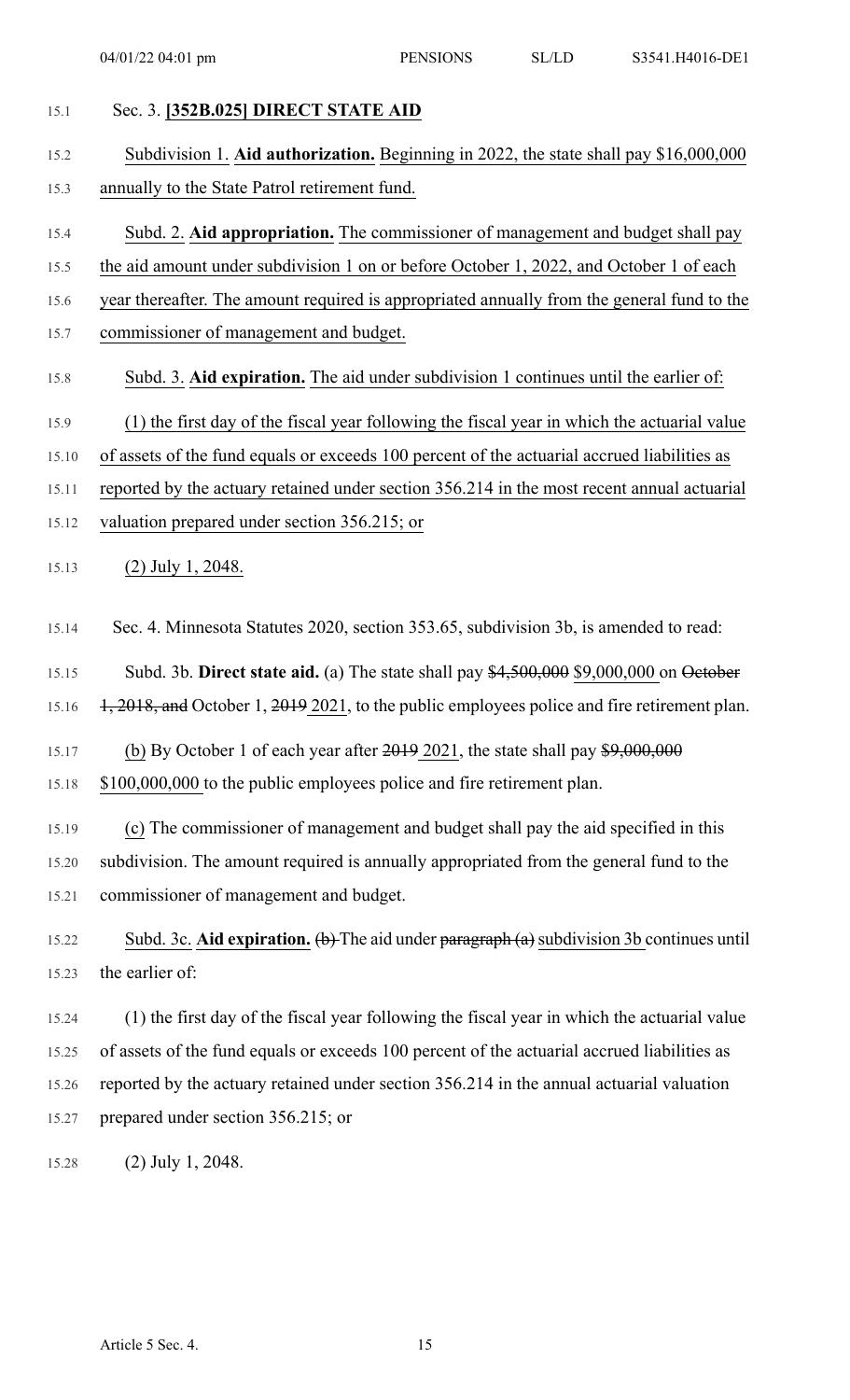| 16.1  | Sec. 5. [354.434] DIRECT STATE AID.                                                                           |
|-------|---------------------------------------------------------------------------------------------------------------|
| 16.2  | Subdivision 1. Aid authorization. Beginning in 2022, the state shall pay \$7,000,000                          |
| 16.3  | annually to the Teachers Retirement Association.                                                              |
| 16.4  | Subd. 2. Aid appropriation. Beginning in 2022, the commissioner of management and                             |
| 16.5  | budget shall pay the aid amount under subdivision 1 on or before October 1, 2022, and                         |
| 16.6  | October 1 of each year thereafter. The amount required is appropriated annually from the                      |
| 16.7  | general fund to the commissioner of management and budget.                                                    |
| 16.8  | Subd. 3. Aid expiration. The aid under subdivision 1 continues until the earlier of:                          |
| 16.9  | (1) the first day of the fiscal year following the fiscal year in which the actuarial value                   |
| 16.10 | of assets of the fund equals or exceeds 100 percent of the actuarial accrued liabilities as                   |
| 16.11 | reported by the actuary retained under section 356.214 in the most recent annual actuarial                    |
| 16.12 | valuation prepared under section 356.215; or                                                                  |
| 16.13 | $(2)$ July 1, 2048.                                                                                           |
| 16.14 | Sec. 6. Minnesota Statutes 2020, section 354A.12, subdivision 3a, is amended to read:                         |
| 16.15 | Subd. 3a. Direct state aid to first class city teachers retirement fund associations. (a)                     |
| 16.16 | The state shall pay \$2,827,000 to the St. Paul Teachers Retirement Fund Association.                         |
| 16.17 | (b) In addition to other amounts specified in this subdivision, the state shall pay                           |
| 16.18 | \$7,000,000 as state aid to the St. Paul Teachers Retirement Fund Association.                                |
| 16.19 | (c) In addition to the amounts specified in paragraphs (a) and (b), the state shall pay                       |
| 16.20 | \$5,000,000 as state aid to the St. Paul Teachers Retirement Fund Association.                                |
| 16.21 | (d) In addition to the amounts specified in paragraphs $(a)$ , $(b)$ , and $(c)$ , the state shall            |
| 16.22 | pay \$12,000,000 as state aid to the St. Paul Teachers Retirement Fund Association beginning                  |
| 16.23 | in 2022.                                                                                                      |
| 16.24 | $\left(\frac{d}{d}\right)$ (e) The aid under this subdivision is payable October 1 annually. The commissioner |
| 16.25 | of management and budget shall pay the aid specified in this subdivision. The amount                          |
| 16.26 | required is appropriated annually from the general fund to the commissioner of management                     |
| 16.27 | and budget.                                                                                                   |
| 16.28 | Sec. 7. Minnesota Statutes 2020, section 354A.12, subdivision 3c, is amended to read:                         |
| 16.29 | Subd. 3c. Termination of supplemental contributions and direct matching and state                             |
| 16.30 | aid. (a) The supplemental contributions payable to the St. Paul Teachers Retirement Fund                      |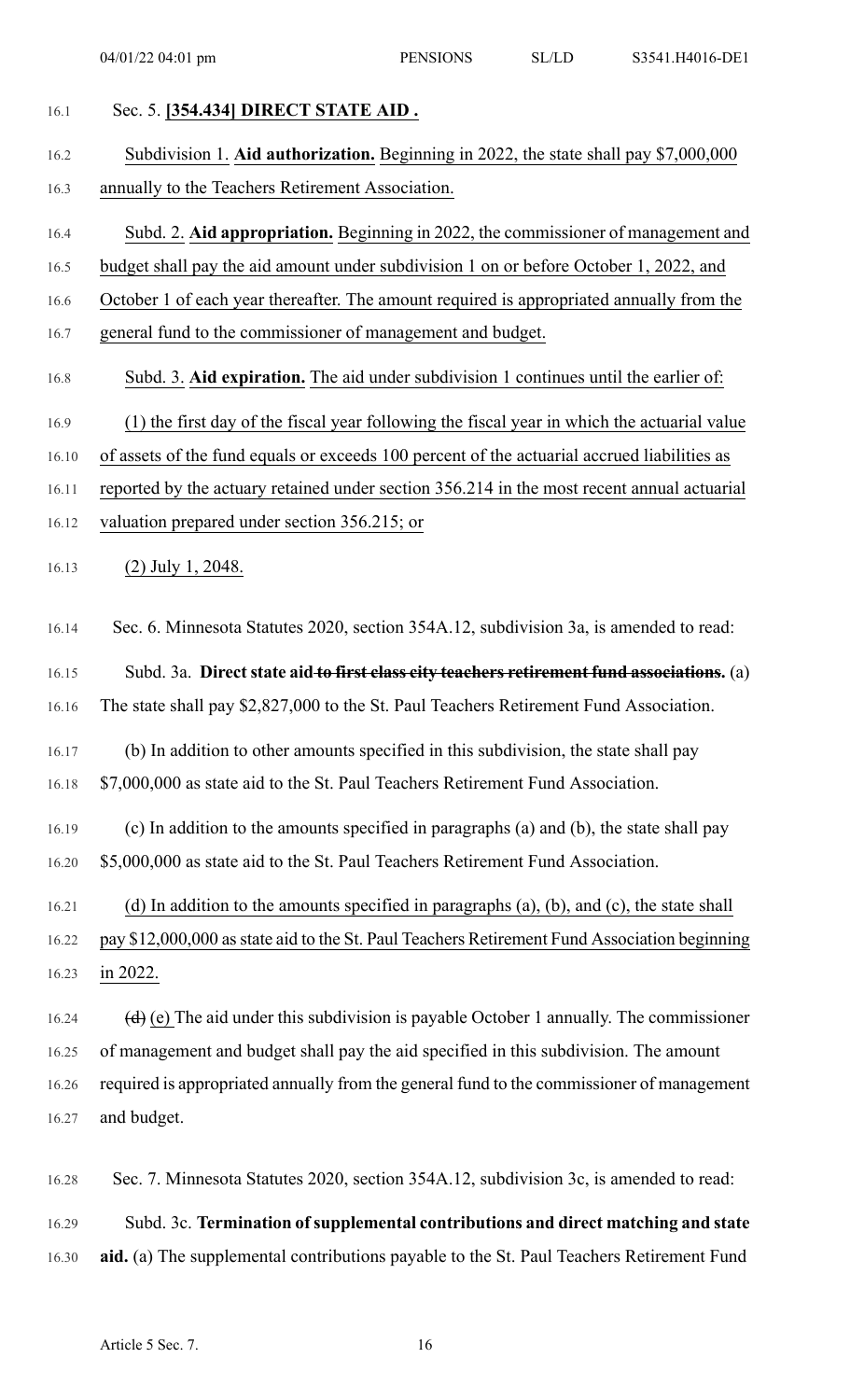17.1 Association by Independent School District No. 625 under section 423A.02, subdivision 3, 17.2 and the aid under subdivision  $3a$ , paragraphs (a) and (b), continue until the earlier of: 17.3 (1) the first day of the fiscal year following the fiscal year in which the actuarial value 17.4 of assets of the fund equals or exceeds 100 percent of the actuarial accrued liability liabilities 17.5 as reported by the actuary retained under section 356.214 in the most recent annual actuarial 17.6 valuation prepared under section 356.215; or 17.7 (2) July 1, 2048. 17.8 (b) The aid under subdivision 3a, paragraph (c), continues until the earlier of: 17.9 (1) the first day of the fiscal year following the fiscal year in which the actuarial value 17.10 of assets of the fund equals or exceeds 100 percent of the actuarial accrued liabilities as 17.11 reported by the actuary retained under section 356.214 in the annual actuarial valuation 17.12 prepared under section 356.215; or 17.13  $(2)$  July 1, 2048. 17.14 Sec. 8. **EFFECTIVE DATE.** 17.15 Sections 1 to 7 are effective the day following final enactment. 17.16 **ARTICLE 6** 17.17 **TEACHER PLAN EMPLOYER CONTRIBUTION INCREASE AND FUNDING** 17.18 Section 1. Minnesota Statutes 2020, section 126C.10, subdivision 37, is amended to read: 17.19 Subd. 37. **Pension adjustment revenue.** (a) A school district's pension adjustment 17.20 revenue equals the sum of: 17.21 (1) the greater of zero or the product of: 17.22 (i) the difference between the district's adjustment under Minnesota Statutes 2012, section 17.23 127A.50, subdivision 1, for fiscal year 2014 per adjusted pupil unit and the state average 17.24 adjustment under Minnesota Statutes 2012, section 127A.50, subdivision 1, for fiscal year 17.25 2014 per adjusted pupil unit; and 17.26 (ii) the district's adjusted pupil units for the fiscal year; and 17.27 (2) the product of the salaries paid to district employees who were members of the 17.28 Teachers Retirement Association and the St. Paul Teachers' Retirement Fund Association 17.29 for the prior fiscal year and the district's pension adjustment rate for the fiscal year. The 17.30 pension adjustment rate for Independent School District No. 625, St. Paul, equals 0.84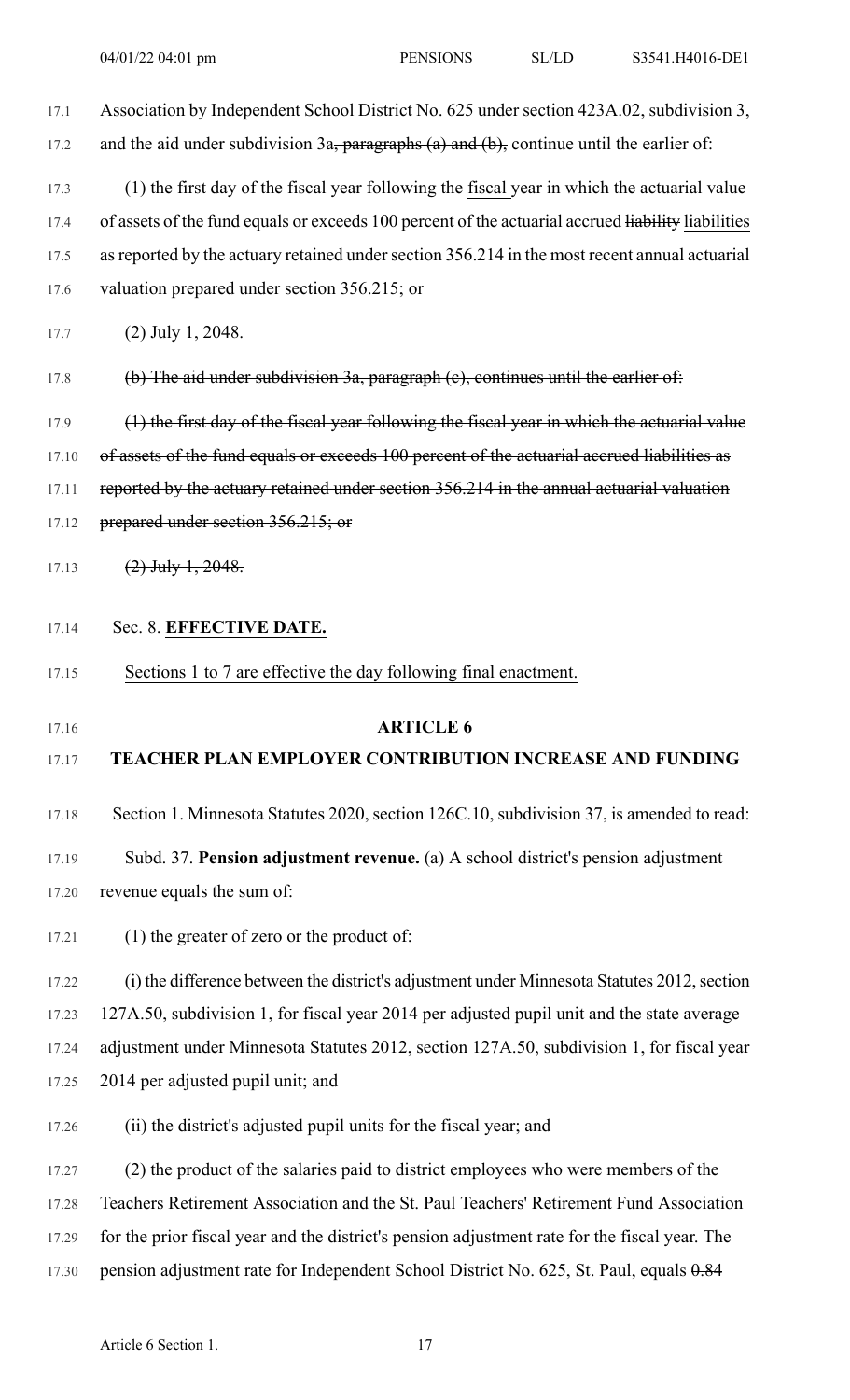18.1 percent for fiscal year 2019, 1.67 percent for fiscal year 2020, 1.88 percent for fiscal year

18.2 2021, 2.09 percent for fiscal year 2022, 2.3 2.55 percent for fiscal year 2023, and 2.5 3.0

18.3 percent for fiscal year 2024 and later. The pension adjustment rate for all other districts

18.4 equals 0.21 percent for fiscal year 2019, 0.42 percent for fiscal year 2020, 0.63 percent for

18.5 fiscal year 2021, 0.84 percent for fiscal year 2022, 1.05 1.3 percent for fiscal year 2023,

18.6 and 1.25 1.75 percent for fiscal year 2024 and later.

18.7 (b) For fiscal year 2025 and later, the state total pension adjustment revenue under 18.8 paragraph (a), clause (2), must not exceed the amount calculated under paragraph (a), clause 18.9 (2), for fiscal year 2024. The commissioner must prorate the pension adjustment revenue 18.10 under paragraph (a), clause (2), so as not to exceed the maximum.

18.11 (c) Notwithstanding section 123A.26, subdivision 1, a cooperative unit, as defined in 18.12 section 123A.24, subdivision 2, qualifies for pension adjustment revenue under paragraph 18.13 (a), clause (2), as if it was a district, and the aid generated by the cooperative unit shall be 18.14 paid to the cooperative unit.

## 18.15 **EFFECTIVE DATE.** This section is effective the day following final enactment.

18.16 Sec. 2. Minnesota Statutes 2020, section 354.42, subdivision 3, is amended to read:

18.17 Subd. 3. **Employer.** (a) The regular employer contribution to the fund by Special School 18.18 District No. 1, Minneapolis, is an amount equal to the applicable following percentage of 18.19 salary of each coordinated member and the applicable percentage of salary of each basic 18.20 member specified in paragraph (c).

18.21 The additional employer contribution to the fund by Special School District No. 1, 18.22 Minneapolis, is an amount equal to 3.64 percent of the salary of each teacher who is a 18.23 coordinated member or who is a basic member.

18.24 (b) The regular employer contribution to the fund by Independent School District No. 18.25 709, Duluth, is an amount equal to the applicable percentage of salary of each old law or 18.26 new law coordinated member specified for the coordinated program in paragraph (c).

18.27 (c) The employer contribution to the fund for every other employer is an amount equal 18.28 to the applicable following percentage of the salary of each coordinated member and the 18.29 applicable following percentage of the salary of each basic member:

| 18.30 | Period                                   | <b>Coordinated Member</b> | <b>Basic Member</b> |
|-------|------------------------------------------|---------------------------|---------------------|
| 18.31 | from July 1, 2014, through June 30, 2018 | 7.5 percent               | 11.5 percent        |
| 18.32 | from July 1, 2018, through June 30, 2019 | 7.71 percent              | 11.71 percent       |
| 18.33 | from July 1, 2019, through June 30, 2020 | 7.92 percent              | 11.92 percent       |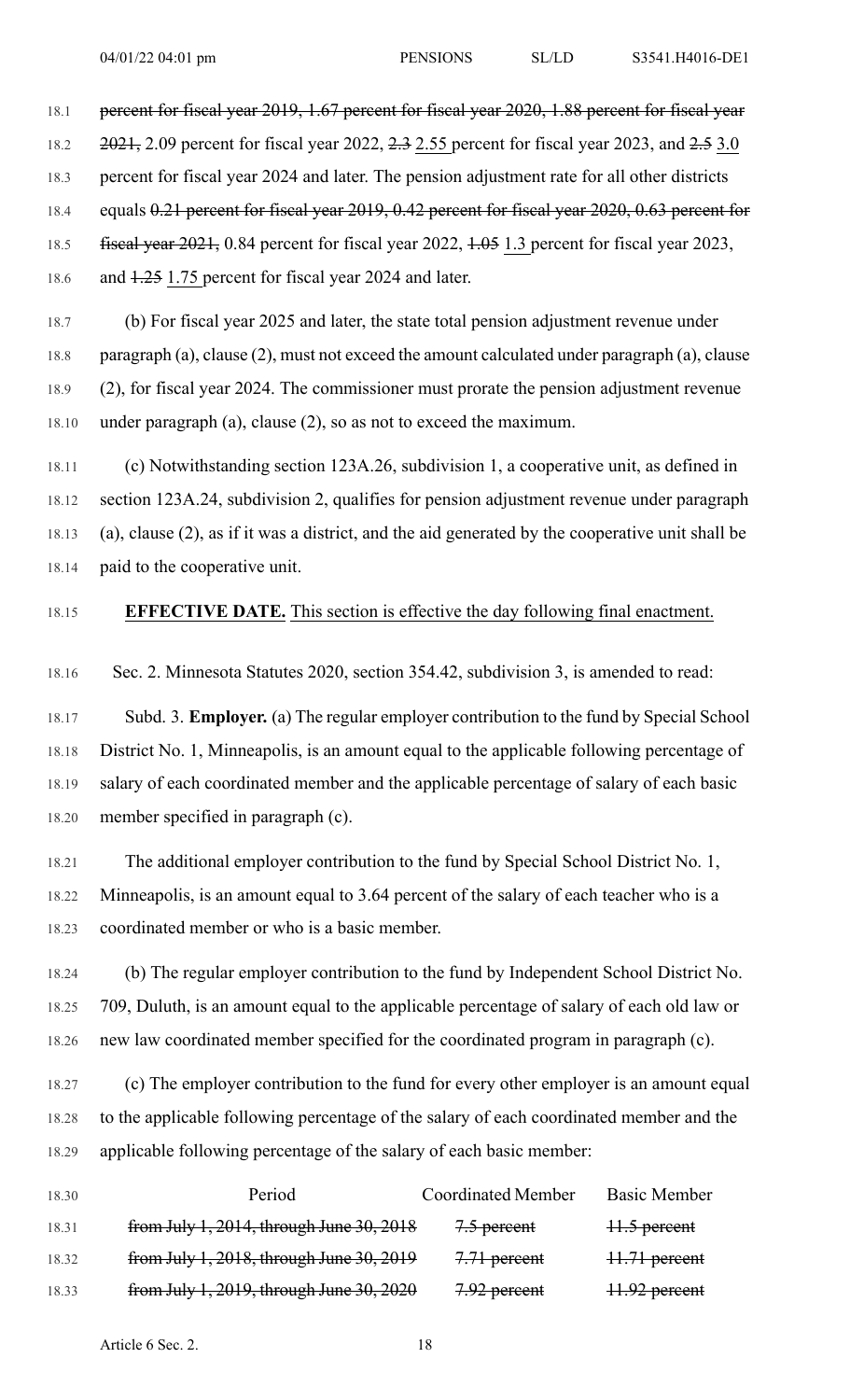| 19.1 | from July 1, 2020, through June 30, 2021   | 8.13 percent      | $12.13$ percent     |
|------|--------------------------------------------|-------------------|---------------------|
| 19.2 | from July 1, 2021, through June $30, 2022$ | 8.34 percent      | $12.34$ percent     |
| 19.3 | from July 1, 2022, through June $30, 2023$ | 8.55 8.8 percent  | 12.55 12.8 percent  |
| 19.4 | after June 30, 2023                        | 8.75 9.25 percent | 12.75 13.25 percent |

19.5 (d) When an employer contribution rate changes for a fiscal year, the new contribution 19.6 rate is effective for the entire salary paid for each employer unit with the first payroll cycle 19.7 reported.

#### 19.8 **EFFECTIVE DATE.** This section is effective the day following final enactment.

19.9 Sec. 3. Minnesota Statutes 2020, section 354A.12, subdivision 2a, is amended to read:

19.10 Subd. 2a. **Employer regular and additional contributions.** (a) The employing units 19.11 shall make the following employer contributions to the teachers retirement fund association:

19.12 (1) for each coordinated member of the St. Paul Teachers Retirement Fund Association, 19.13 the employing unit shall make a regular employer contribution to the retirement fund 19.14 association in an amount equal to the designated percentage of the salary of the coordinated 19.15 member as provided below:

| 19.16 | after June $30, 2016$ | $6.25$ percent   |
|-------|-----------------------|------------------|
| 19.17 | after June 30, 2017   | $6.5$ percent    |
| 19.18 | after June 30, 2018   | 7.335 percent    |
| 19.19 | after June 30, 2019   | 8.17 percent     |
| 19.20 | after June 30, 2020   | 8.38 percent     |
| 19.21 | after June 30, 2021   | 8.59 percent     |
| 19.22 | after June 30, 2022   | 8.8 9.05 percent |
| 19.23 | after June 30, 2023   | 99.5 percent     |
|       |                       |                  |

19.24 (2) for each basic member of the St. Paul Teachers Retirement Fund Association, the 19.25 employing unitshall make a regular employer contribution to the respective retirement fund 19.26 in an amount according to the schedule below:

| 19.27 | after June 30, 2016 | 9.75 percent of salary                   |
|-------|---------------------|------------------------------------------|
| 19.28 | after June 30, 2017 | 10 percent of salary                     |
| 19.29 | after June 30, 2018 | 10.835 percent of salary                 |
| 19.30 | after June 30, 2019 | 11.67 percent of salary                  |
| 19.31 | after June 30, 2020 | 11.88 percent of salary                  |
| 19.32 | after June 30, 2021 | 12.09 percent of salary                  |
| 19.33 | after June 30, 2022 | $\frac{12.3}{2}$ 12.76 percent of salary |
| 19.34 | after June 30, 2023 | $\frac{12.5}{2}$ 13.21 percent of salary |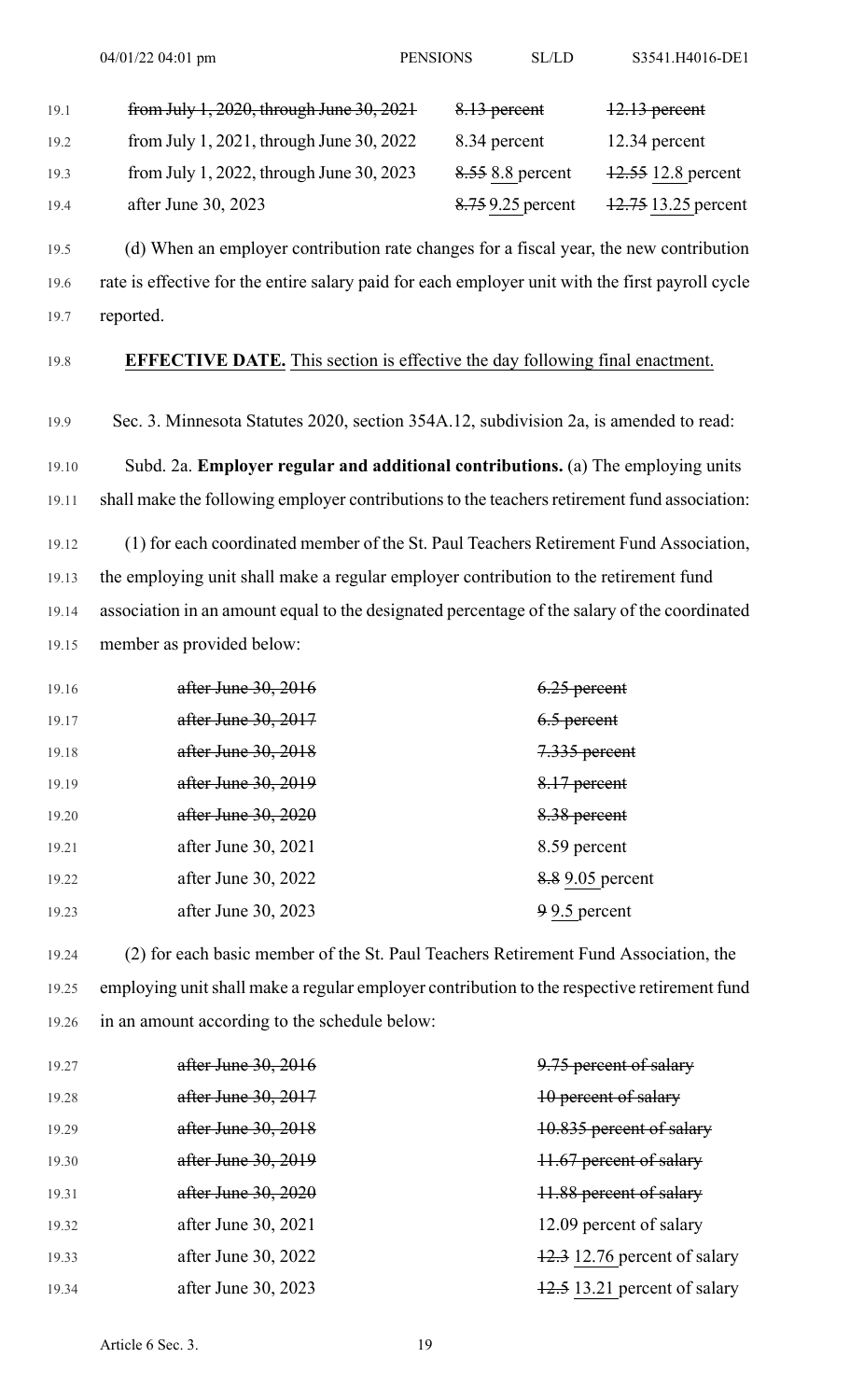20.1 (3) for each basic member of the St. Paul Teachers Retirement Fund Association, the 20.2 employing unit shall make an additional employer contribution to the respective fund in an 20.3 amount equal to 3.64 percent of the salary of the basic member;

20.4 (4) for each coordinated member of the St. Paul Teachers Retirement Fund Association, 20.5 the employing unit shall make an additional employer contribution to the respective fund 20.6 in an amount equal to 3.84 percent of the coordinated member's salary.

20.7 (b) The regular and additional employer contributions must be remitted directly to the 20.8 St. Paul Teachers Retirement Fund Association at least once each month. Delinquent amounts 20.9 are payable with interest under the procedure in subdivision 1a.

20.10 (c) Payments of regular and additional employer contributions for school district or 20.11 technical college employees who are paid from normal operating funds must be made from 20.12 the appropriate fund of the district or technical college.

20.13 (d) When an employer contribution rate changes for a fiscal year, the new contribution 20.14 rate is effective for the entire salary paid by the employer with the first payroll cycle reported.

20.15 **EFFECTIVE DATE.** This section is effective the day following final enactment.

### 20.16 Sec. 4. **EDUCATION APPROPRIATION.**

20.17 Subdivision 1. **Department of Education.** The sum indicated is appropriated from the 20.18 general fund to the Department of Education for the fiscal year designated. This sum is in 20.19 addition to appropriations made for the same purpose in any other law.

## 20.20 Subd. 2. **General education aid.** For general education aid under Minnesota Statutes,

- 20.21 section 126C.13, subdivision 4:
- 20.22 \$ 12,774,000 ..... 2023
- 20.23 The 2023 appropriation includes \$0 for 2022 and \$12,774,000 for 2023.
- 20.24 **EFFECTIVE DATE.** This section is effective June 30, 2022.
- 

#### 20.25 **ARTICLE 7**

### 20.26 **APPROPRIATION; LEGISLATIVE COORDINATING COMMISSION**

### 20.27 Section 1. **APPROPRIATION; LEGISLATIVE COORDINATING COMMISSION.**

20.28 \$30,000 in fiscal year 2023 is appropriated from the general fund to the Legislative

- 20.29 Coordinating Commission for the Legislative Commission on Pensions and Retirement."
- 20.30 Delete the title and insert: